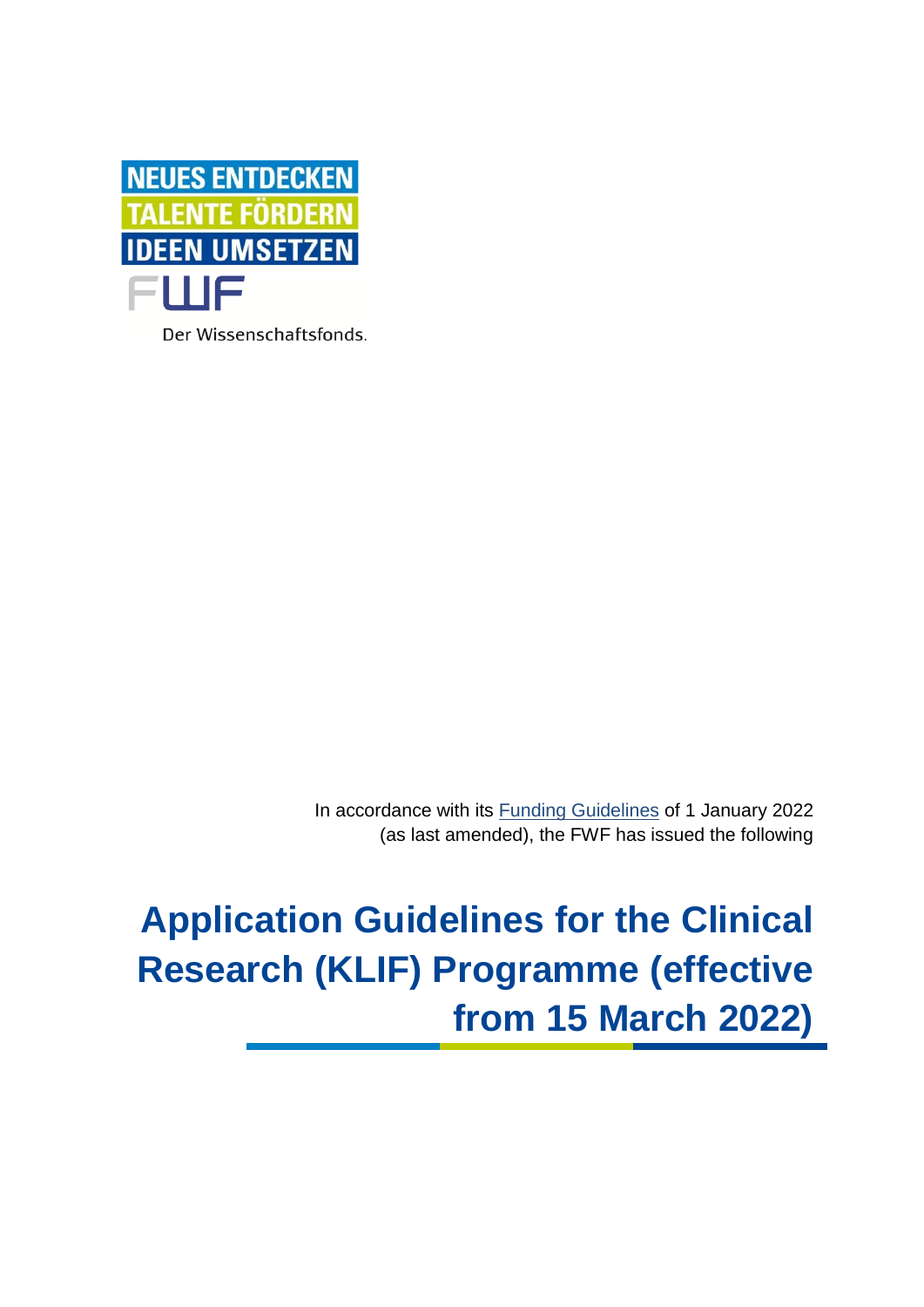

# **Table of contents**

| 1 <sub>1</sub> |      |                                                                                  |
|----------------|------|----------------------------------------------------------------------------------|
|                | 1.1. |                                                                                  |
|                | 1.2. |                                                                                  |
|                | 1.3. |                                                                                  |
|                | 1.4. |                                                                                  |
|                | 1.5. |                                                                                  |
|                |      | 1.5.1.                                                                           |
|                |      | 1.5.2.                                                                           |
|                | 1.6. |                                                                                  |
|                | 1.7. |                                                                                  |
| 2.             |      |                                                                                  |
|                |      |                                                                                  |
|                | 2.2. |                                                                                  |
|                |      | 2.2.1.                                                                           |
|                |      | 2.2.2.                                                                           |
|                |      | 2.2.3.                                                                           |
|                | 2.3. |                                                                                  |
|                |      | 2.3.1.                                                                           |
|                |      | 2.3.2.                                                                           |
|                |      | 2.3.3.                                                                           |
|                |      | 2.3.4.                                                                           |
|                |      | Annex 4: CVs and description of previous research achievements12<br>2.3.5.       |
|                |      | 2.3.6.                                                                           |
|                | 2.4. |                                                                                  |
|                |      |                                                                                  |
|                |      | 2.5.1.                                                                           |
|                |      | 2.5.2.                                                                           |
|                |      | 2.5.3.                                                                           |
|                |      | 2.5.4.                                                                           |
|                |      | 2.5.5.                                                                           |
|                |      | Costs as part of national and international cooperation arrangements15<br>2.5.6. |
|                |      | 2.5.7.                                                                           |
|                |      | 2.5.8.                                                                           |
|                | 2.6. |                                                                                  |
|                | 2.7. |                                                                                  |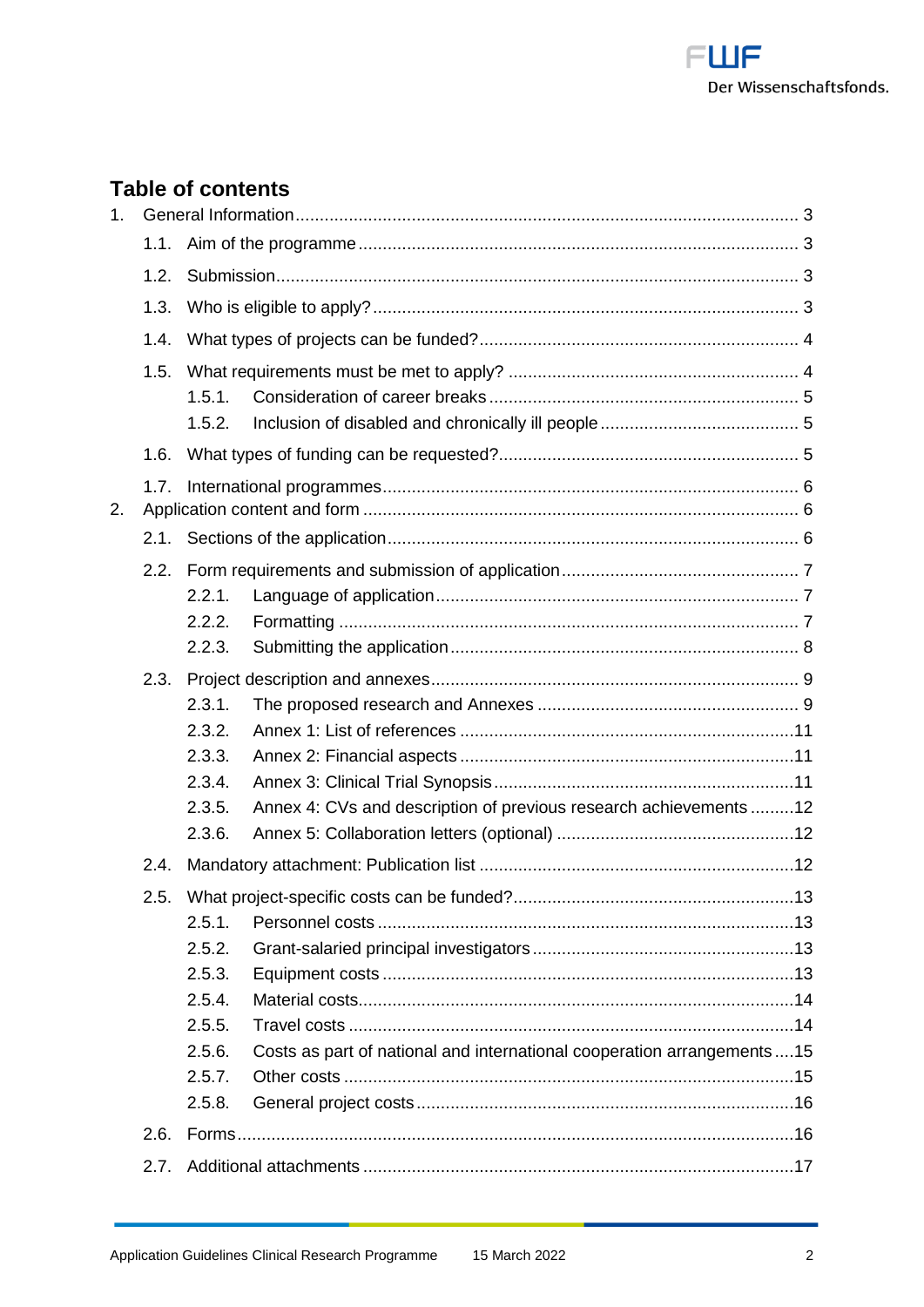

|                                                                              |  | 4. Compliance with legal requirements and standards of research integrity20                |  |  |
|------------------------------------------------------------------------------|--|--------------------------------------------------------------------------------------------|--|--|
|                                                                              |  |                                                                                            |  |  |
| Appendix I: Template: Information on the research institution and finances22 |  |                                                                                            |  |  |
|                                                                              |  |                                                                                            |  |  |
|                                                                              |  | Apendix 2: Notes and questions for reviewers in the Clinical Research funding programme 24 |  |  |
|                                                                              |  | 1 Canaral Information                                                                      |  |  |

# <span id="page-2-1"></span><span id="page-2-0"></span>**1. General Information**

# **1.1. Aim of the programme**

The aim is to fund clearly defined research proposals (hereinafter referred to as "projects") of high academic quality at an international level in the field of clinical research. Research efforts must be initiated by academic researchers, and business organisations must not have a direct commercial interest in the results. They must involve human patients and/or healthy subjects and aim to generate new scientific insights and knowledge about clinical pictures, improvements in clinical practice, new therapy concepts or modifications to them, and ways to improve the treatment of patients.

In general, one principal investigator is responsible for planning and carrying out clinical research projects; however, this person can collaborate with national and/or international research partners.

# <span id="page-2-2"></span>**1.2. Submission**

There are no submission deadlines for this programme; applications can be submitted at any time. Applications must be submitted online at [https://elane.fwf.ac.at.](https://elane.fwf.ac.at/)

Once the application has been submitted online, a PDF cover sheet will be generated. This cover sheet bearing the original signatures and stamped by the research institution must be sent to the FWF by conventional mail. The application shall not be considered officially submitted until the FWF receives the signed and stamped cover sheet (see also Section 2.2.3).

# <span id="page-2-3"></span>**1.3. Who is eligible to apply?**

Eligible to apply are researchers working in Austria who possesses excellent research qualifications, sufficient time resources, and have access to the infrastructure necessary to carry out the project submitted. No specific academic title is needed, nor is Austrian citizenship required; however, the project must be carried out in Austria or under the auspices of an Austrian research institution at which the principal investigator works. Applications for clinical research projects may only be submitted by an individual natural person; institutions or companies may not apply.

Please note that the number of ongoing/approved projects in which one researcher can serve as principal investigator is limited to three in the Stand-Alone Projects, International Programmes, Clinical Research, and Arts-Based Research programmes. Further information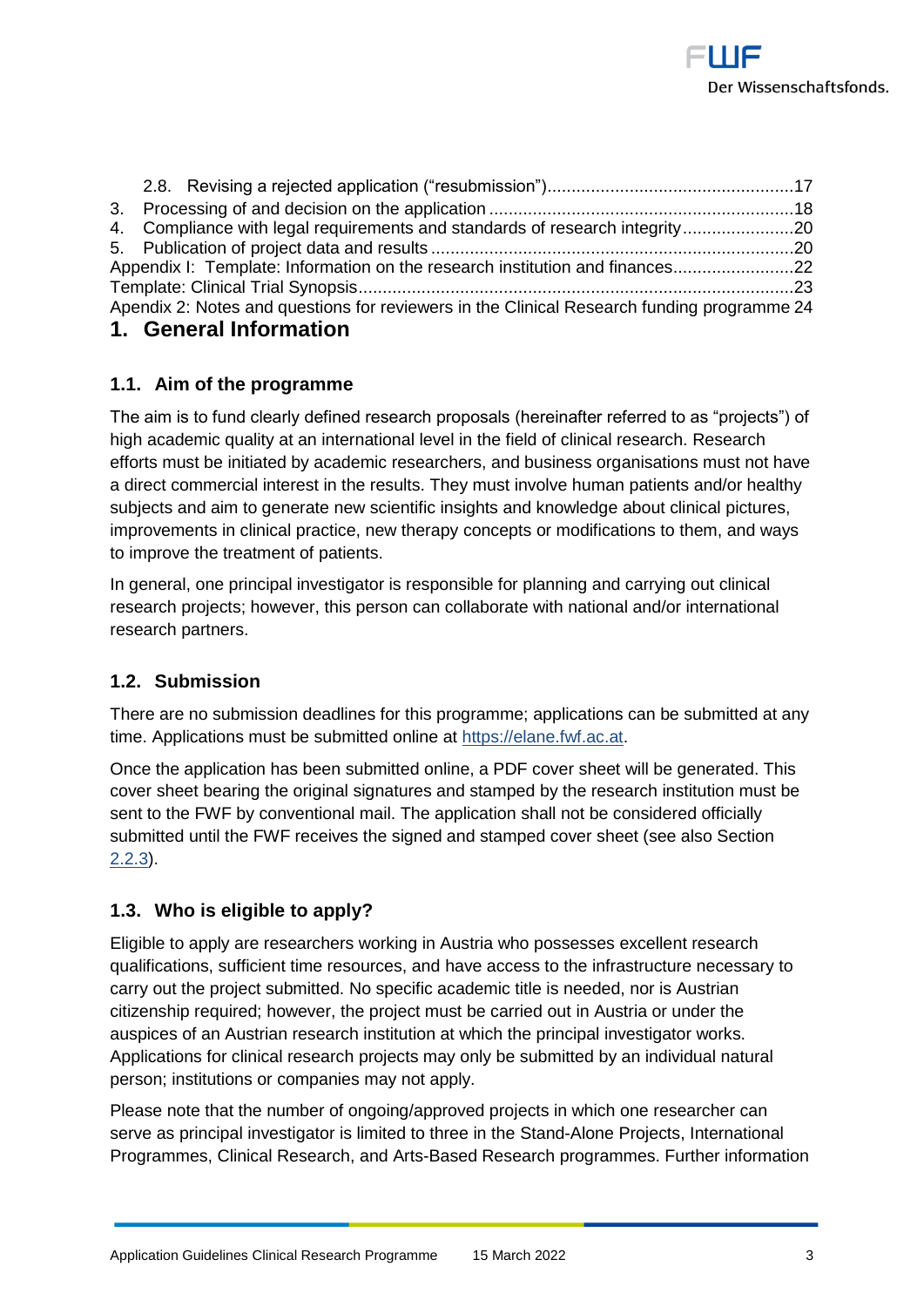

on restrictions concerning the number of ongoing projects and limits on the submission of applications can be found at [Restriction on the number of projects.](https://www.fwf.ac.at/fileadmin/files/Dokumente/Antragstellung/project_number_limit.pdf)

For information on submitting an application from abroad, see the FWF website at [Applications from abroad.](https://www.fwf.ac.at/en/research-funding/applications-from-abroad/)

# <span id="page-3-0"></span>**1.4. What types of projects can be funded?**

Funding may be requested for projects in the field of clinical research that are clearly defined, convincingly described in terms of objectives and methods, and limited in time (no more than 48 months). Aspects of a research project that go beyond the realm of science and scholarship may be mentioned, but they will not play a part in the assessment of whether the project should be funded. Double funding is not permitted (see [Funding guidelines\)](https://www.fwf.ac.at/fileadmin/files/Dokumente/Ueber_den_FWF/Publikationen/FWF-relevante_Publikationen/fwf_funding_guidelines.pdf).

Projects must involve human patients or healthy subjects and aim to generate new scientific knowledge and insights that improve clinical practice and patient treatment. Examples include studies on personalised medicine, proof-of-concept studies, the comparison and advancement of diagnostic techniques and/or therapeutic interventions (including surgical procedures), the investigation of new indications for previously approved medications, or non-interventional, epidemiological clinical studies dealing with prevention, prognosis, care, etc.

No restrictions or quotas regarding specific subject areas will be applied in this programme. International and transdisciplinary research approaches are both permitted and explicitly encouraged. The integration of junior clinical researchers as well as gender and age groupspecific aspects must be accounted for appropriately in the design of the projects. The working conditions and the working environment, in particular the rules of good clinical practice (GCP), Good Laboratory Practice (GLP), and good manufacturing practice (GMP), must be observed. Each project application must be accompanied by a positive opinion from the relevant ethics commission or evidence of a fundamental approval/endorsement by that commission.

A project may only be submitted within the framework of an existing study in cases where the project exhibits innovative characteristics and its content is not already covered by the original study. The FWF does not provide co-funding or supplementary funding for existing studies.

# <span id="page-3-1"></span>**1.5. What requirements must be met to apply?**

<span id="page-3-2"></span>Researchers are eligible to apply if their publication record over the last five years has been internationally visible and if their current career stage is commensurate with the career progression expected in their field. The following criteria are decisive in assessing their publication record—documented in the "Publication list" (see Section 2.4.)—and in initiating the review process:

▪ **Quality assurance:** Most relevant in assessing the applicant's publication record are those publications that have undergone a quality assurance procedure in line with international standards (peer review or an equivalent procedure; in the natural and life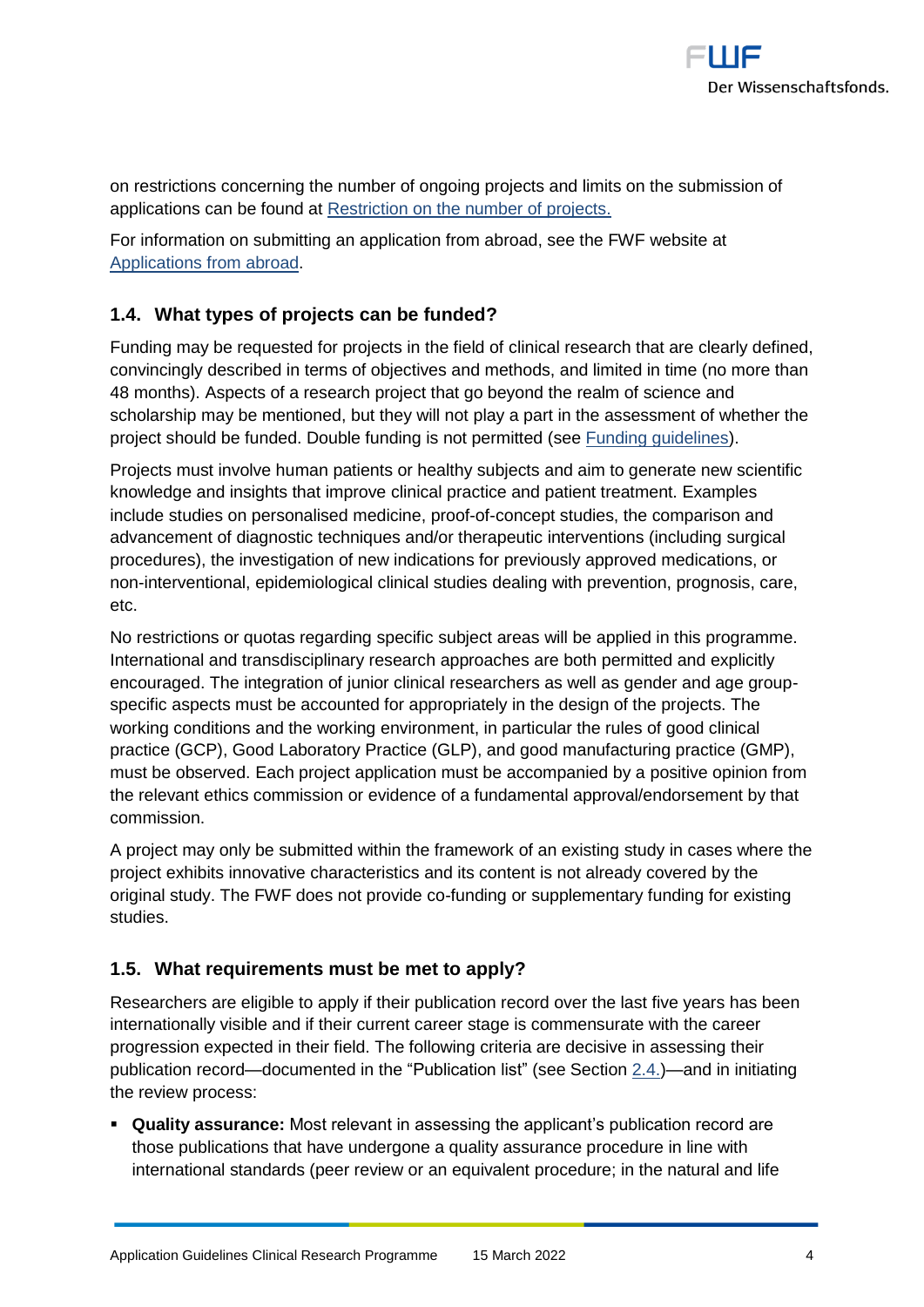

sciences, peer review is expected). Journals must usually be listed in Web of Science, Scopus, or the Directory of Open Access Journals (DOAJ). In the case of journals that are not listed in these databases, or in the case of monographs, edited volumes, contributions to edited volumes, or other publication types, the applicant must provide a link to the publisher's website, describing the respective quality assurance procedure. If no description should be available, it is the applicant's responsibility to provide evidence that the publication has been subject to an appropriate quality assurance procedure.

- **EXTERNIMIZE:** International visibility: Most of the applicant's publications must have a wider than national reach. In the natural sciences, life sciences, and social sciences, most of the publications listed must be in English.
- **EXECT Number/scope and quality** of the applicant's publications must be commensurate with the expected career progression and the field concerned. At least two publications must have undergone a quality assurance procedure and must be internationally visible with a substantial and independent contribution on the part of the applicant. At least one publication with first or last or corresponding authorship in the life sciences is required.

Should an applicant fail to meet one or more of the above criteria, the applicant must include an explanation with the application. In cases of doubt, the decision-making bodies of the FWF shall decide whether the research qualifications are adequate.

# <span id="page-4-0"></span>**1.5.1. Consideration of career breaks**

The FWF will take justified career breaks (e.g., parental leave, caring for a family member, or long-term illness, or research position in the non-academic sector) into consideration in assessing the applicant's eligibility to apply. Relevant information can be included in the academic CV and thus also be available to the reviewers.

#### <span id="page-4-1"></span>**1.5.2. Inclusion of disabled and chronically ill people**

The FWF will also take any exceptions to typical career paths due to disability and/or chronic illness into consideration in assessing the applicant's eligibility to apply. Relevant information can be included in the academic CV and thus also be available to the reviewers.

# <span id="page-4-2"></span>**1.6. What types of funding can be requested?**

Project-specific costs are eligible for funding. These include personnel and non-personnel costs that are necessary for carrying out the project and that go beyond the resources provided by the infrastructure of the research institution. The FWF does not finance the infrastructure or basic equipment of research institutions.

For information on requesting funding for the personnel costs of the principal investigator (= applicants who intend their salary to be paid from the grant), see [Information on funding the](https://www.fwf.ac.at/fileadmin/files/Dokumente/Antragstellung/information_grant-salaried-PI.pdf)  [principal investigator's \(PI's\) salary.](https://www.fwf.ac.at/fileadmin/files/Dokumente/Antragstellung/information_grant-salaried-PI.pdf)

The *National Research Partner* form should be completed for costs arising from the collaboration with [national research partners](https://www.fwf.ac.at/fileadmin/files/Dokumente/Antragstellung/glossary_application-guidelines.pdf) that have to be handled directly between the research institution of the national research partner and the FWF and are not invoiced to the principal investigator.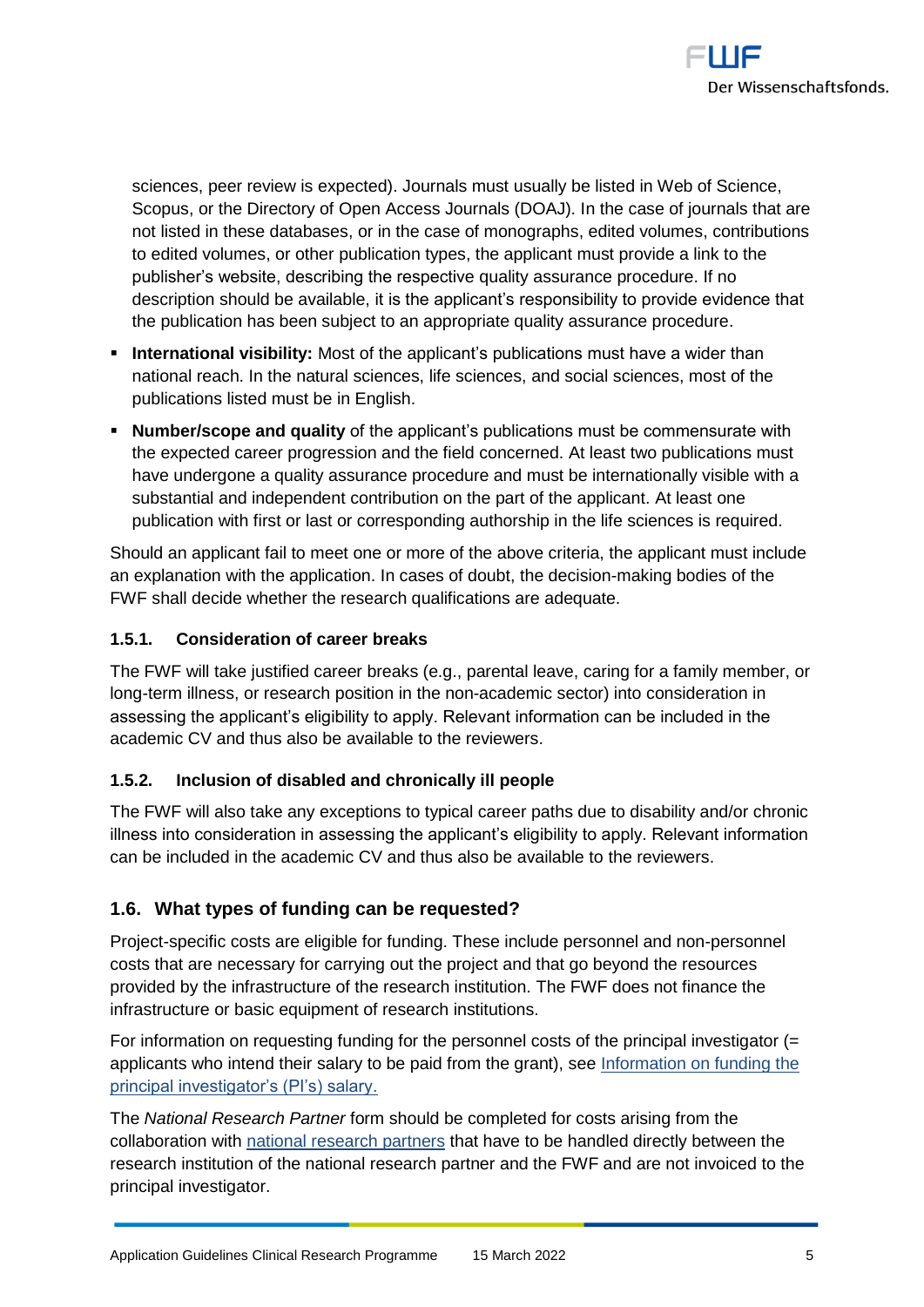

Please note that exaggerated costs may represent a reason for rejecting an application, even one that is considered excellent in terms of content. The number of reviews necessary for approval depends on the amount of funds requested (see [Section 3\)](#page-16-2).

Costs of animals and animal care will generally not be financed within the framework of this programme.

Projects may be co-funded, but in such cases the applicant must submit a declaration defining the nature of the research collaboration. Organisations co-funding a project are not allowed to act as sponsors according to the ICH-GCP regulations. All rights to data and intellectual property must belong to the researchers, except for legal provisions and provisions set forth in the contract of employment.

# <span id="page-5-0"></span>**1.7. International programmes**

The application guidelines for clinical research projects as described here apply for applications as part of international research funding programmes (ERA-NET calls, joint projects, etc.) in the field of clinical research, if permitted.

Please note however that these international programmes also have additional application requirements. For further information, see [International programmes](https://www.fwf.ac.at/en/research-funding/fwf-programmes/international-programmes/) on the FWF website.

# <span id="page-5-1"></span>**2. Application content and form**

# <span id="page-5-2"></span>**2.1. Sections of the application**

For an application to be complete, it must contain the following sections:

- 1) **Academic abstract** in **English** comprising no more than 3,000 characters (incl. spaces; no formulas or special characters). The academic abstract will be used to inform potential reviewers about the project. The abstract must be subdivided into the following sections using the given English terms:
	- Wider research context / theoretical framework
	- **EXP** Hypotheses / research questions / objectives
	- Approach / methods
	- Level of originality / innovation
	- **Primary researchers involved**

Where options are given (indicated by slashes), please choose an option that is appropriate for your project.

#### 2) **Project description**:

A project description on no more than 20 consecutively numbered pages, incl. table of contents, list of abbreviations, headings, figures, captions, tables, footnotes, etc.

The project description must also include the following annexes on additional pages: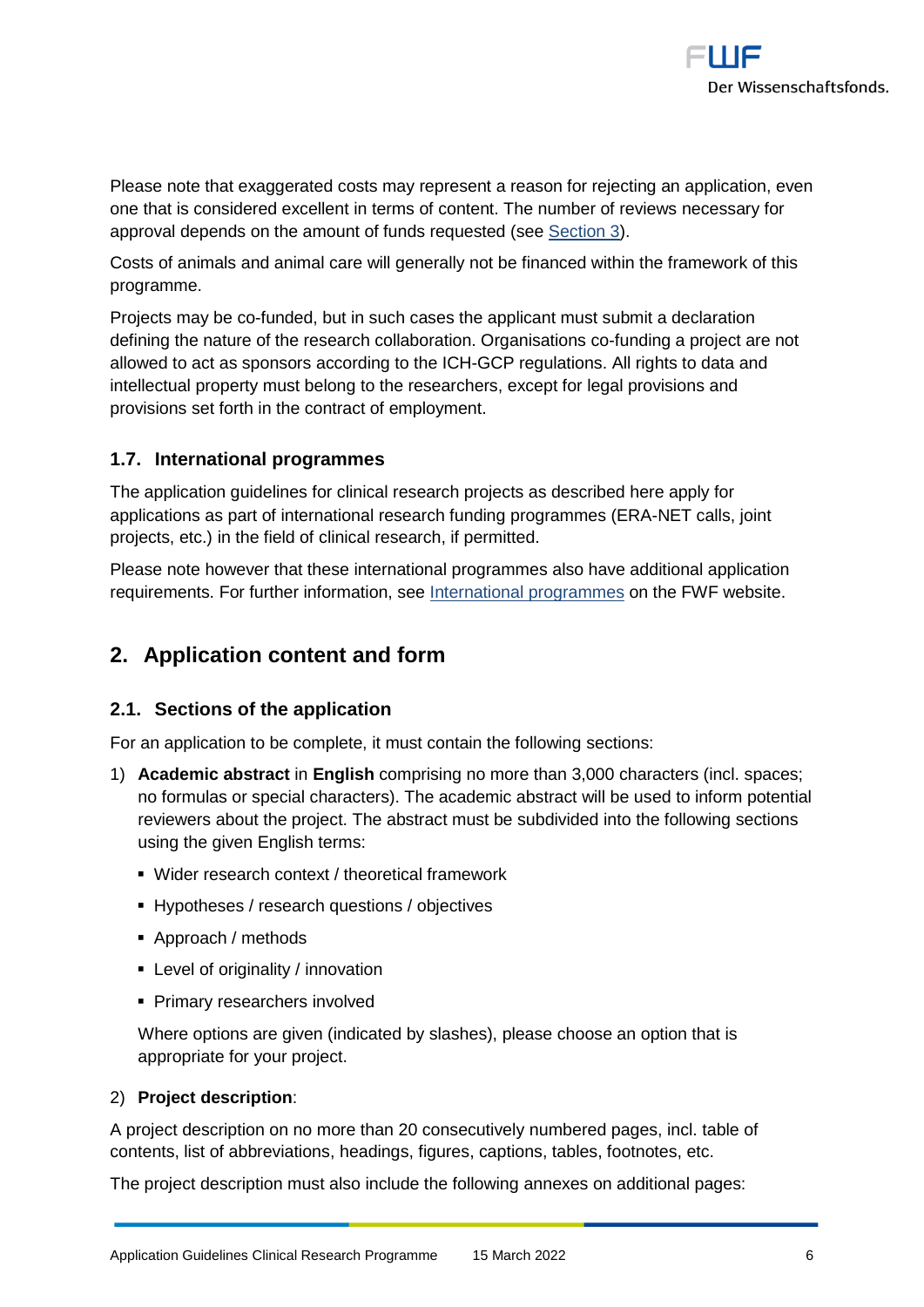

- Annex 1: List of literature cited in the application (References) on no more than 5 pages;
- Annex 2: Information on research institution(s) and justification of requested funding;
- Annex 3: Clinical trial synopsis:
- Annex 4: Academic CV and description of previous research achievements (no more than 3 pages per CV);
- Annex 5 (optional): Collaboration letters of national and international cooperation partners (no more than 1 page per letter);

The project description including these annexes must be uploaded as a single file called *proposal.pdf*. The FWF will send this document to the reviewers.

# 3) **Attachments to be uploaded individually:**

- Mandatory: positive opinion from the relevant ethics commission or evidence of a fundamental approval/endorsement;
- **■** Mandatory: publication list for the last 5 years, broken down into quality assured and non-quality assured (see also Section 2.4.).
- Where applicable: cover letter; list of reviewers to be excluded; report on results or final report, for follow-up applications (see also [Section 3\)](#page-16-2); for resubmissions: overview of all changes made in the resubmitted application and response(s) to reviews; vendor quotes for equipment, etc.

# 4) **Completed forms**

- Required forms: academic abstract, *application* form, *Cost breakdown* form, *Coauthors* form and *Declaration ethics* form;
- Optional forms: *National research partners* form, *National* / *International cooperation arrangements* form.

# <span id="page-6-0"></span>**2.2. Form requirements and submission of application**

#### <span id="page-6-1"></span>**2.2.1. Language of application**

To allow applications to be reviewed by international experts, applications must be submitted in English.

# <span id="page-6-2"></span>**2.2.2. Formatting**

The continuous text in the project description, annexes 1-4, and the attachments (except for vendor quotes) must be written in 11 pt. font with 15-20 pt. spacing and at least 2 cm margins. Applicants must comply strictly with all upper limits (e.g., number of pages, attachments, etc.).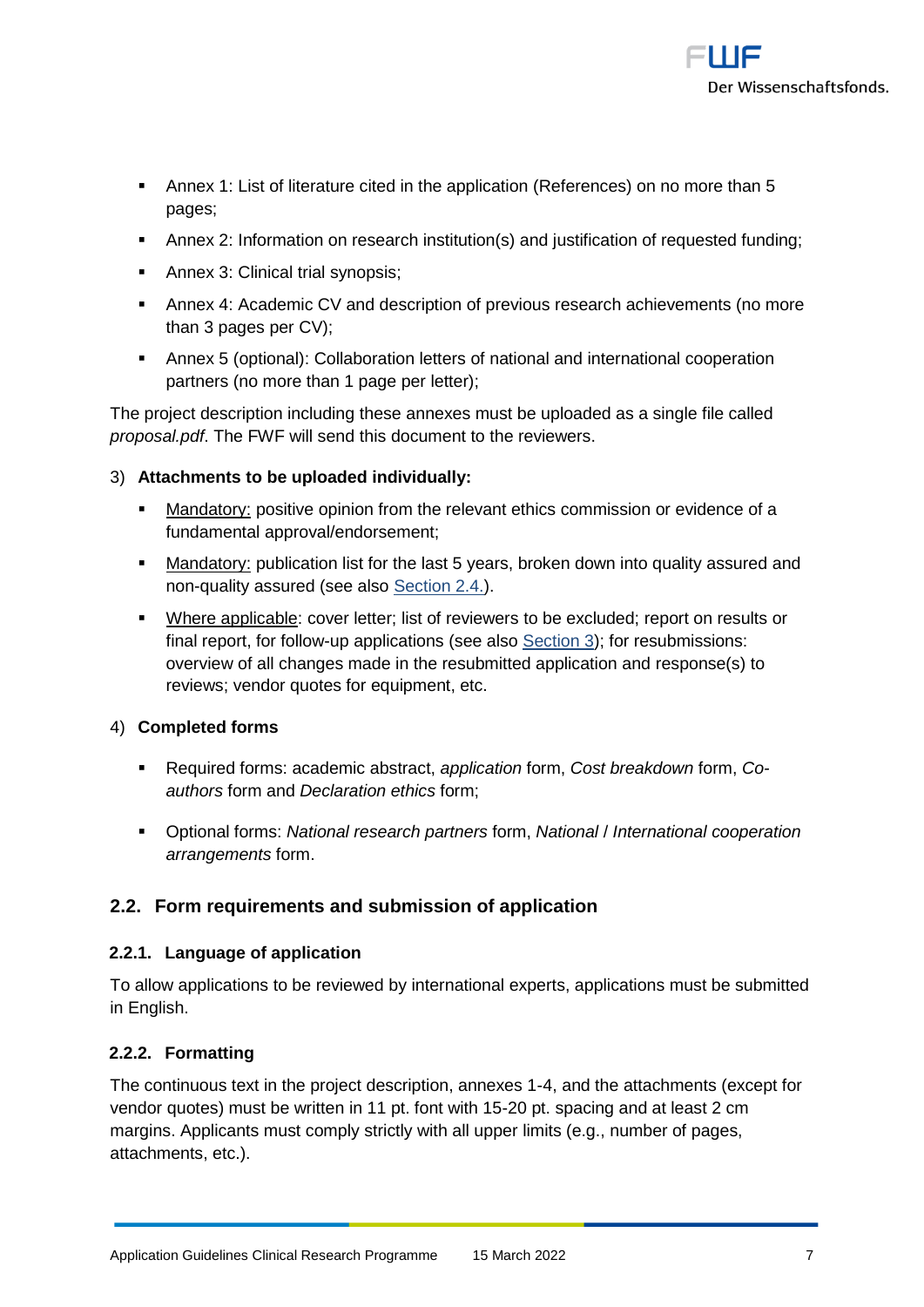

Citations in the text and the list of works cited (*References*) in the application must be in line with the conventions of the respective discipline, preferably according to a widely-used style guide (e.g., *Chicago Manual of Style*, *APA Publication Manual*). Applicants are free to choose the citation conventions or style guide they prefer, but they must apply them/it consistently throughout the application. If available, a [DOI address](http://www.doi.org/) (DOI = Digital Object Identifier) or another [persistent identifier](https://en.wikipedia.org/wiki/Persistent_identifier) should be used for the literature cited.

## <span id="page-7-0"></span>**2.2.3. Submitting the application**

The application must be submitted online at [https://elane.fwf.ac.at.](https://elane.fwf.ac.at/)

To submit the application online, applicants are required to register at the address shown above. All the necessary forms must then be filled out online; additional documents such as the project description are to be uploaded as well. For additional information, see the ['User](https://elane.fwf.ac.at/wicket/resource/org.apache.wicket.Application/QuickReference_en-ver-BEBE0AE980D9E3AAD9C10DE9C2B99684.pdf)  [manual –](https://elane.fwf.ac.at/wicket/resource/org.apache.wicket.Application/QuickReference_en-ver-BEBE0AE980D9E3AAD9C10DE9C2B99684.pdf) elane'.

#### **1) Required parts of the application:**

#### **a) Files:**

- *Proposal.pdf* (project description incl. annexes 1-4 and where applicable 5, with PDF bookmarks, at least for the major sections)
- *Positive opinion from the relevant ethics commission or evidence of a fundamental approval/endorsement*
- *Publication list.pdf (publication list of all the key project participants for the last 5* years, broken down into quality assured and non-quality assured)

#### **b) Forms:**

- *Academic abstract in English*
- *Application form*
- *Cost breakdown*
- *Co-authors (mandatory information)*
- *National research partners (if applicable)*
- *National and international cooperation arrangements (if applicable)*

#### **2) File uploads – if applicable:**

- *Cover\_Letter.pdf* (= accompanying letter)
- *Negative\_list.pdf* (= list of reviewers who should be excluded)
- *Follow.pdf* (=result report or final report of the previous project in case of follow-up applications)
- *Overview\_Revision.pdf* (=in the case of resubmission, overview of all changes made in the resubmitted application)
- *Revision.pdf* (=in the case of resubmission, an overall response to all the reviewers or, if preferred, a short response to *each* reviewer saved in a *separate* file: *Revision\_A.pdf, Revision\_B.pdf* etc.)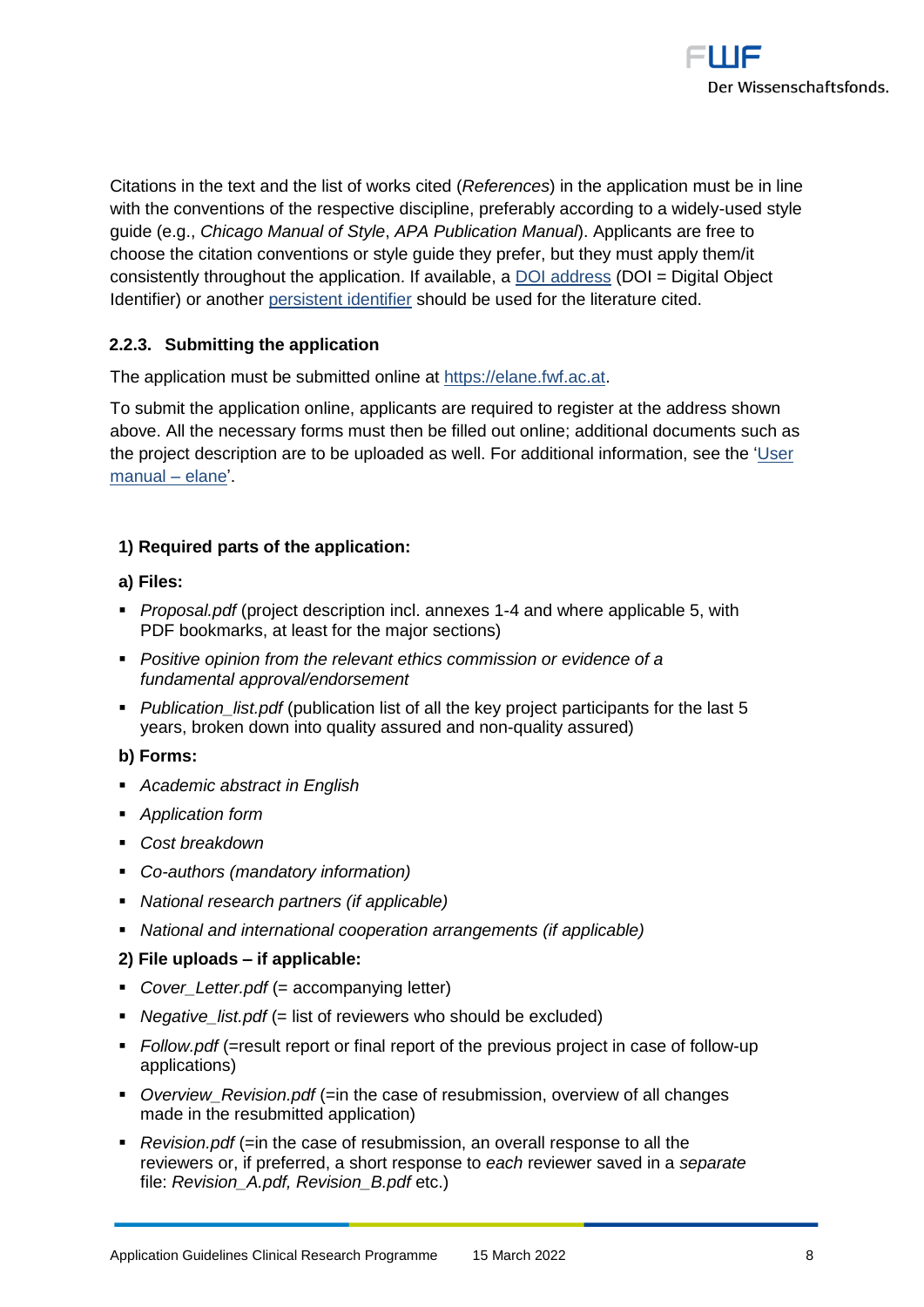

- *Quotes\_equipment.pdf*
- *Quotes\_other\_costs.pdf*

Once the application has been submitted, a [PDF cover sheet](https://www.fwf.ac.at/fileadmin/files/Dokumente/Antragstellung/glossary_application-guidelines.pdf) will be generated automatically.

This cover sheet must be sent to the FWF

- a) by conventional mail with the handwritten signature of the applicant and the handwritten signature(s) of the authorised signatory or signatories of the research institute(s) and the stamps of the research institute(s), *or*
- b) by email (office @fwf.ac.at) with a scan of the signature(s) and stamps(s) of the research institute(s) and **signed using the applicant's qualified electronic signature [\(Citizen Card/Mobile Phone Signature\)](https://www.buergerkarte.at/en/)**, *or*
- c) by email [\(office@fwf.ac.at\)](mailto:office@fwf.ac.at) and signed using the qualified electronic signature of the research institute(s) and the applicant.

The application shall not be considered officially submitted until the FWF receives the cover sheet signed in the manner described above. Please note that a scanned version with signatures and stamps but **not signed using the applicant's qualified electronic signature** (Citizen Card/Mobile Phone Signature) is **not sufficient**.

# <span id="page-8-0"></span>**2.3. Project description and annexes**

The project description must comprise no more than 20 pages and include a table of contents as well as the contents described in section 2.3.1. Annexes must be attached to the project description in the order indicated in section 2.3.2. The project description including these annexes must be uploaded as a single file called *proposal.pdf*. The FWF will send this document to the reviewers.

#### <span id="page-8-1"></span>**2.3.1. The proposed research and Annexes**

 $\overline{a}$ 

- (1) State of the art of relevant international research (including own preliminary work / preclinical studies, if applicable) and relation of the project to this context
- (2) Clearly defined aims and hypotheses or research question(s) of the project
- (3) Description of the project's anticipated level of originality or innovation<sup> $1$ </sup>

<sup>1</sup> Examples of applications worthy of funding include, among others:

Research on new ideas and/or examination of new research questions,

Application or development of new research methods, new technologies, or original approaches to solving research questions,

Application or modification of existing methods, technologies, or approaches to new research questions. Please note that the next logical step or the incremental further development of published data is not considered to be innovative or original.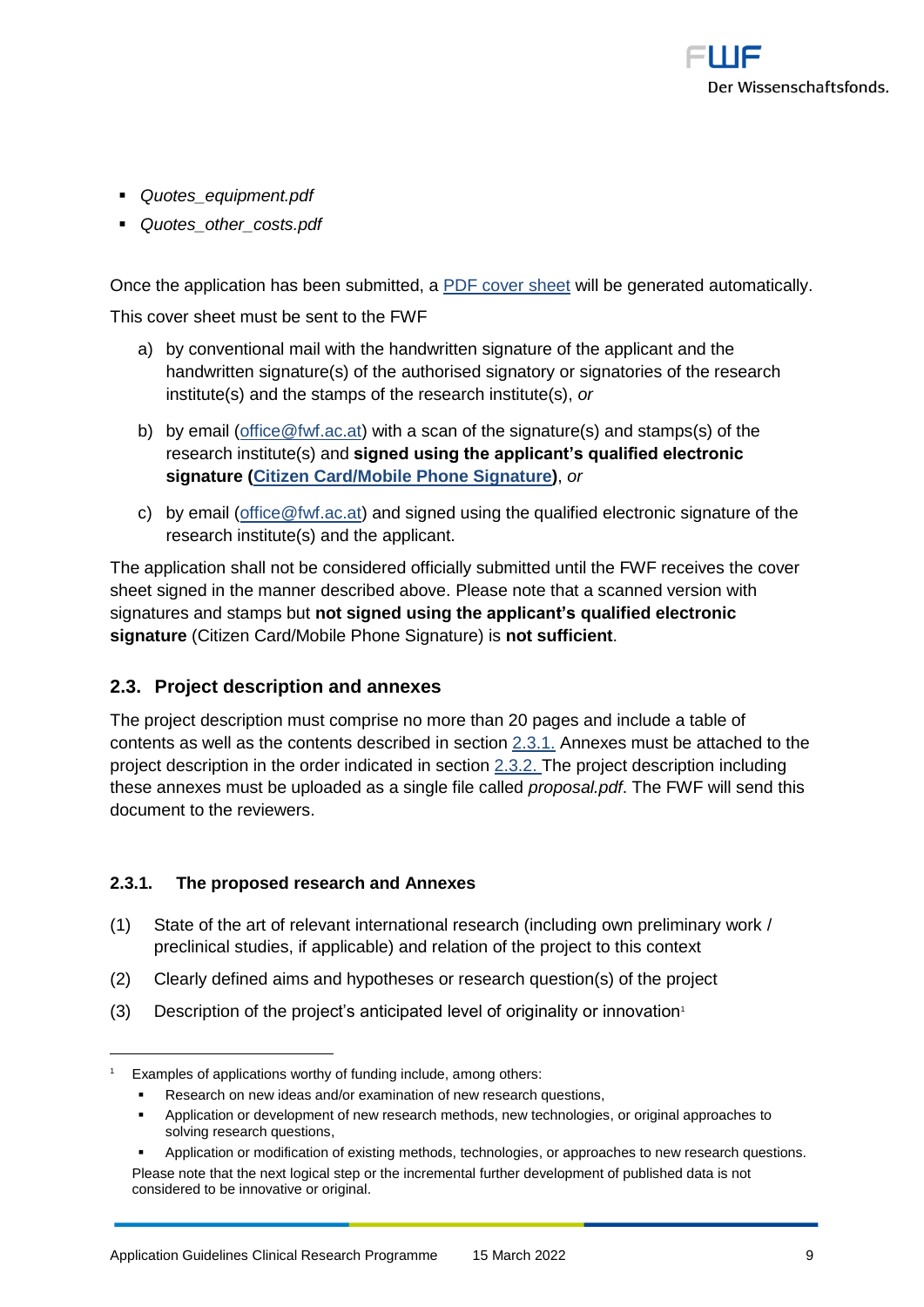

#### (4) Methods

- Description of methods to be applied
- Type of study (classification)
- Precise description of planned intervention(s)
- Relevant criteria for inclusion / exclusion
- Primary and secondary endpoints of the study
- Risk assessment
- Biometric data / statistical analyses (including power calculation), size of sample
- Methods of preventing bias
- Recruiting / availability of patients/subjects
- (5) Intended [cooperation arrangements](https://www.fwf.ac.at/fileadmin/files/Dokumente/Antragstellung/glossary_application-guidelines.pdf) (national and/or international) as part of the planned project should be explained. This explanation should specify the people with whom the applicant aims to collaborate, what the subject of the intended cooperation arrangement(s) will be and what they will contribute to the project. All of the national and/or international cooperation arrangements that were stated to be essential in the project description should be listed on the *cooperation arrangements* form and may be evidenced by a collaboration letter.
- (6) Work plan and timeline

- (7) Research-related qualifications of the researchers involved
- (8) All potential ethical, safety-related, or regulatory aspects<sup>2</sup> of the submitted project and the planned handling of them must be described in a separate section. Also, legal regulations and provisions relevant to the study, in particular the requirements of good clinical practice (GCP), good manufacturing practice (GMP), as well as good laboratory practice  $(GLP)$ ,  $3$  should be described briefly.
- $(9)$  A separate section must describe what sex-specific and gender-related issues<sup>4</sup> the planned project may potentially give rise to, and how the applicant intends to deal with them. These must be addressed briefly in the text even if the applicant believes the project does not raise any sex-specific and gender-related issues.

<sup>2</sup> For instance, the European Commission's *[Ethics for Researchers](http://ec.europa.eu/research/participants/data/ref/fp7/89888/ethics-for-researchers_en.pdf)* or *[The European Code of Conduct for](https://ec.europa.eu/research/participants/data/ref/h2020/other/hi/h2020-ethics_code-of-conduct_en.pdf)  [Research Integrity](https://ec.europa.eu/research/participants/data/ref/h2020/other/hi/h2020-ethics_code-of-conduct_en.pdf)* can serve as a guide here*.*

 $3$  The rules of good clinical practice (ICH-GCP) and notes on how to write a study protocol can be found at [http://www.ema.europa.eu/docs/en\\_GB/document\\_library/Scientific\\_guideline/2009/09/WC500002874.pdf](http://www.ema.europa.eu/docs/en_GB/document_library/Scientific_guideline/2009/09/WC500002874.pdf)

Positioning and reflecting on the research approaches planned for the project in terms of sex-specific and gender-related issues, for instance: Is the research approach likely to produce sex-specific and gender-related findings? If so, what findings? How and where are these integrated into the research approach? (For information on checking the relevance of sex-specific and gender-related issues to a project, see [https://www.fwf.ac.at/en/about-the-fwf/gender-issues/fix-the-knowledge/fix-the-knowledge-detail/\)](https://www.fwf.ac.at/en/about-the-fwf/gender-issues/fix-the-knowledge/fix-the-knowledge-detail/)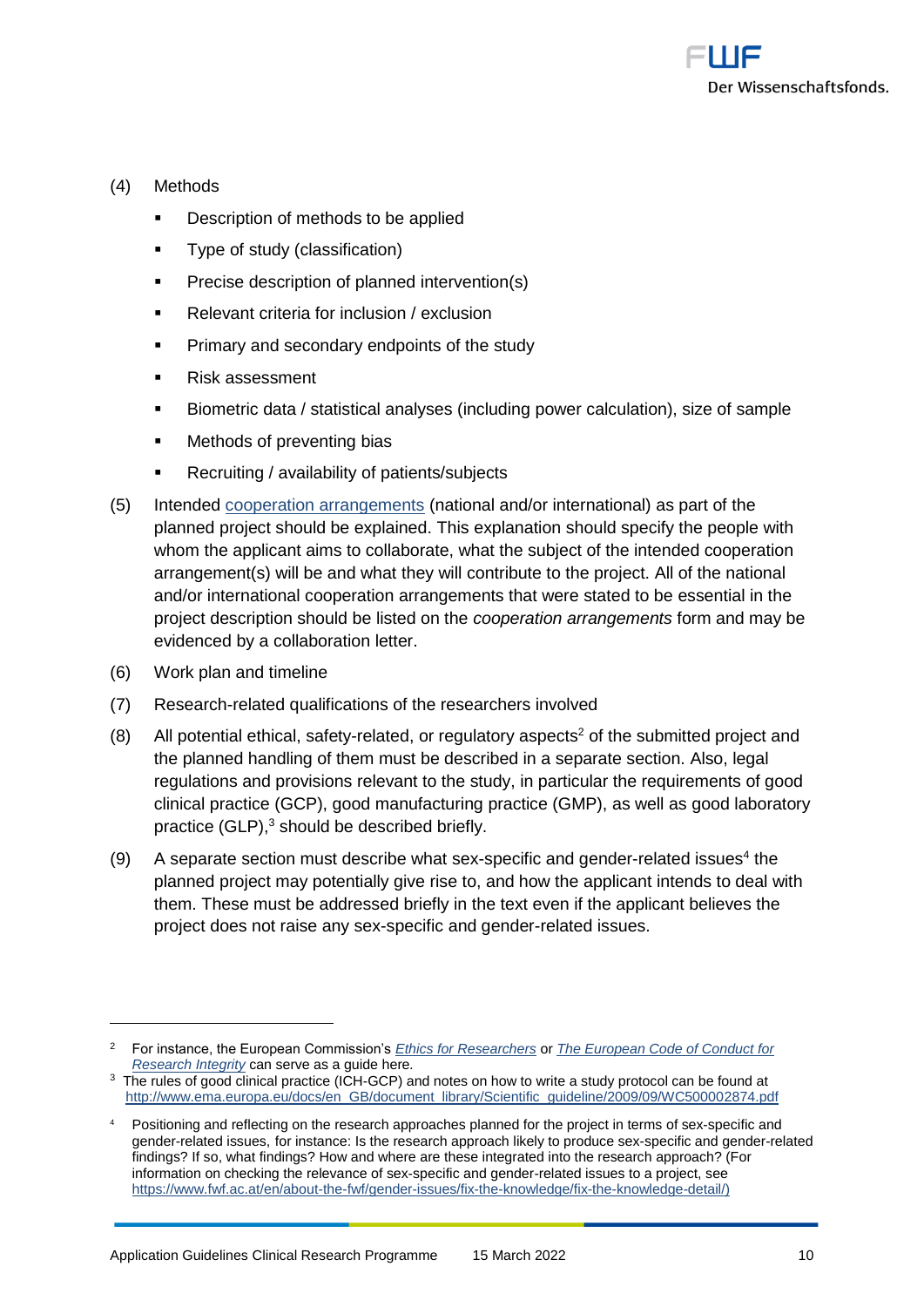

#### <span id="page-10-0"></span>**2.3.2. Annex 1: List of references**

List of literature cited in the application on no more than 5 pages

#### <span id="page-10-1"></span>**2.3.3. Annex 2: Financial aspects**

The template for the description of projected costs can be found in [Appendix I.](#page-21-0)

- Information on the research institution and those of the national research partners
	- Existing personnel (not financed by the FWF; usually, the principal investigator and the personnel of the research institutions)
	- ‒ Existing infrastructure
- Information on the funding requested
	- ‒ Explain briefly why the personnel requested is needed (type(s) of requested position(s), job descriptions, extent of employment, and duration of involvement in the project);
	- ‒ Explain briefly why the non-personnel cost applied for are justified (equipment, materials, travel, and other costs). If funding for equipment is requested, applicants must explain why this does not constitute part of the basic equipment of the given research environment – see [Section 2.5.3.](#page-12-3)

#### <span id="page-10-2"></span>**2.3.4. Annex 3: Clinical Trial Synopsis**

The template for the clinical trial synopsis can be found in [Appendix I.](#page-22-0)

The clinical trial synopsis (max. 9000 characters, 3 pages) shall be presented with the following points:

- **•** Title of Clinical Trial
- **E** Graphical Overview
- Applicant
- Clinical Trial Type (f.e. Double Blind, Observational a.s.o.)
- Objectives
- **·** Intervention
- Key Inclusion and Exclusion Criteria
- Primary and Secondary Endpoint(s)
- Sample Size, Statistical Analyses, Power Calculation
- Trial Duration
- Participating Centres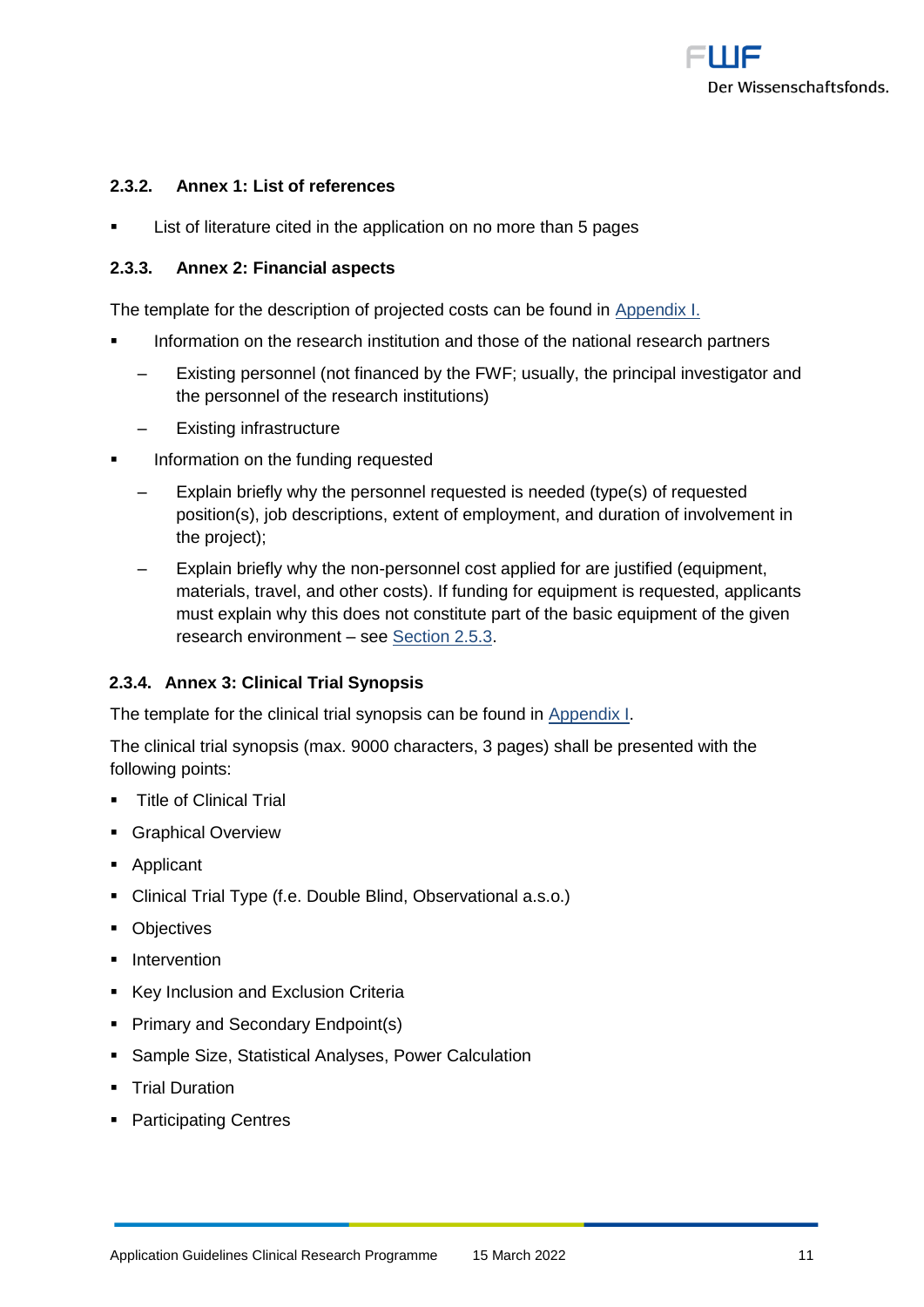

#### <span id="page-11-0"></span>**2.3.5. Annex 4: CVs and description of previous research achievements**

The academic CVs and research achievements (for the principal investigator as well as a maximum of four other project [participants\)](https://www.fwf.ac.at/fileadmin/files/Dokumente/Antragstellung/glossary_application-guidelines.pdf) should be described on no more than three pages per person.

#### *2.3.5.1. Required contents for academic CVs*

- Name and contact details of the person, address of the research institution, and relevant websites. **It is also required to provide a publicly available link (hyperlink) to a list of all publications**; the use of [ORCID](https://orcid.org/) (Open Researcher and Contributor ID) is expressly recommended for this purpose.
- List of academic milestones and relevant positions held to date (with a brief explanation of any career gaps, if applicable).
- Main areas of research and short statement of the most important research results achieved to date.

#### *2.3.5.2. Required description of previous research achievements*

- Academic publications: **list of no more than ten of the most important published or accepted academic publications** (journal articles, monographs, edited volumes, contributions to edited volumes, preprints, proceedings, etc.); for each publication, if available, either a [DOI address](http://www.doi.org/) or another [persistent identifier](http://en.wikipedia.org/wiki/Persistent_identifier) must be indicated. In accordance with the [San Francisco Declaration on Research Assessment \(DORA\),](https://sfdora.org/) journal-based metrics like the journal impact factor should not be included.
- Additional research achievements: **list of no more than ten of the most important research achievements apart from academic publications** (such as awards, conference papers, keynote speeches, important research projects, research data, software, codes, preprints, exhibitions, knowledge transfers, science communication, licenses, or patents).

#### <span id="page-11-1"></span>**2.3.6. Annex 5: Collaboration letters (optional)**

Confirmations (each no more than 1 page) of national and international cooperation partners that the project description clearly identifies as essential for the project.

## <span id="page-11-2"></span>**2.4. Mandatory attachment: Publication list**

A list of all research publications<sup>5</sup> over the last five years (broken down into "quality assured publications" and "other publications", see [section 1.5.\)](#page-3-1) of all participants for whom an academic curriculum vitae is enclosed, as well as for all project members for whom personnel costs are requested (publication\_list.pdf). This list – which will not be forwarded to

<sup>5</sup> Publication lists must include: all authors, complete titles, journal, year, and page numbers. For each publication, if available, either a [DOI address](http://www.doi.org/) or anothe[r persistent identifier](http://en.wikipedia.org/wiki/Persistent_identifier) should be indicated; for publications with more than 20 authors, an "et al." reference can be used.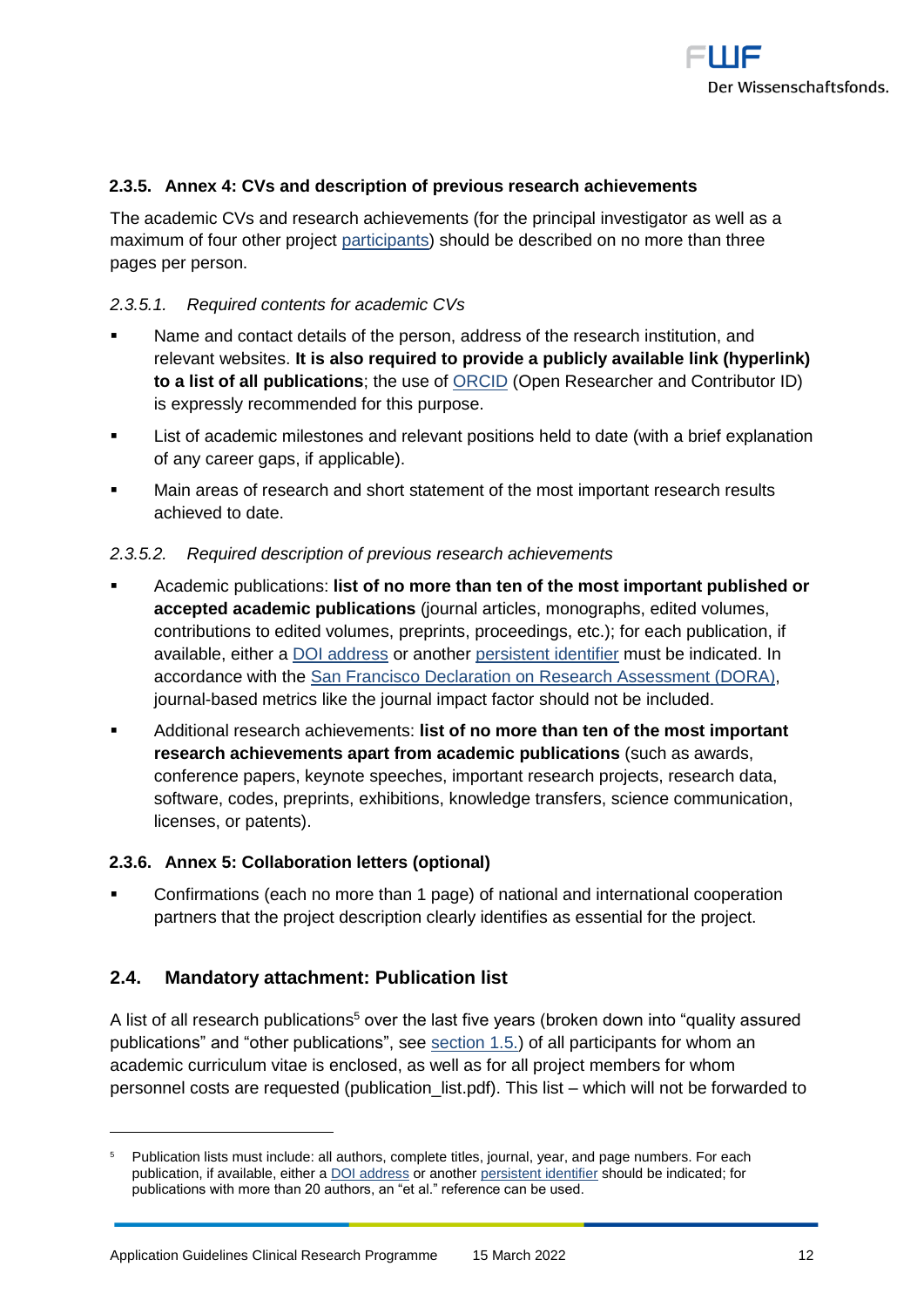

the reviewers – is used to assess applicants' eligibility and helps the FWF to speed up the process of finding reviewers who do not have a conflict of interest.

# <span id="page-12-0"></span>**2.5. What project-specific costs can be funded?**

Funding may only be requested for the following cost categories.

#### <span id="page-12-1"></span>**2.5.1. Personnel costs**

Only those personnel may be applied for who are needed in addition to the existing personnel resources for the realization of the project and only to the extent required for the project.

The available legal categories of employment are contracts of employment for full-time or part-time employees and marginal employment. A part-time (50%) contract of employment for "student assistants," which equates to 20 hours per week, may be requested for researchers who have not yet completed a master's or diploma degree programme in the relevant subject area.

The current FWF salary scale (["Personnel costs and salary scale"](https://www.fwf.ac.at/en/research-funding/personnel-costs/) or, for graduates of medicine in Austria, ["Personnel costs and salary scale –](http://www.fwf.ac.at/fileadmin/files/Dokumente/Personalkostensaetze/pek-2018-medizinerInnen.pdf) Graduates of medical studies"), indicates the current personnel costs for which funding may be requested. The FWF grants an annual salary adjustment to compensate for inflation, which is applied automatically to all existing contracts of employment in Stand-Alone projects. Please note that for doctoral students, contracts of employment of no more than 75% (which equates to 30 hours per week) may be requested.

#### <span id="page-12-2"></span>**2.5.2. Grant-salaried principal investigators**

The FWF defines a grant-salaried principal investigator as a principal investigator whose salary is to be paid from the funding provided for the project. Female applicants are also eligible to apply for funding for professional development and to support mobility.

A detailed description of the requirements and application procedure can be found in the [Information on funding the principal investigator's \(PI's\) salary.](https://www.fwf.ac.at/fileadmin/files/Dokumente/Antragstellung/information_grant-salaried-PI.pdf)

#### <span id="page-12-3"></span>**2.5.3. Equipment costs**

Funding for equipment may only be requested if the equipment is specifically required for the project and if it is not part of the institution's existing infrastructure. "Infrastructure" is considered to include all equipment (and components for the equipment) that must be available in a modern research institution to conduct basic research in the relevant discipline at an internationally competitive level. Thus, items such as computers (laptops, etc.) are considered to be part of the standard infrastructure and therefore no funding will be approved for these items. Please note that if such equipment or components are requested nonetheless, doubts may be raised whether it is possible to conduct leading-edge basic research in such an environment (and indeed how it was possible to carry out the preliminary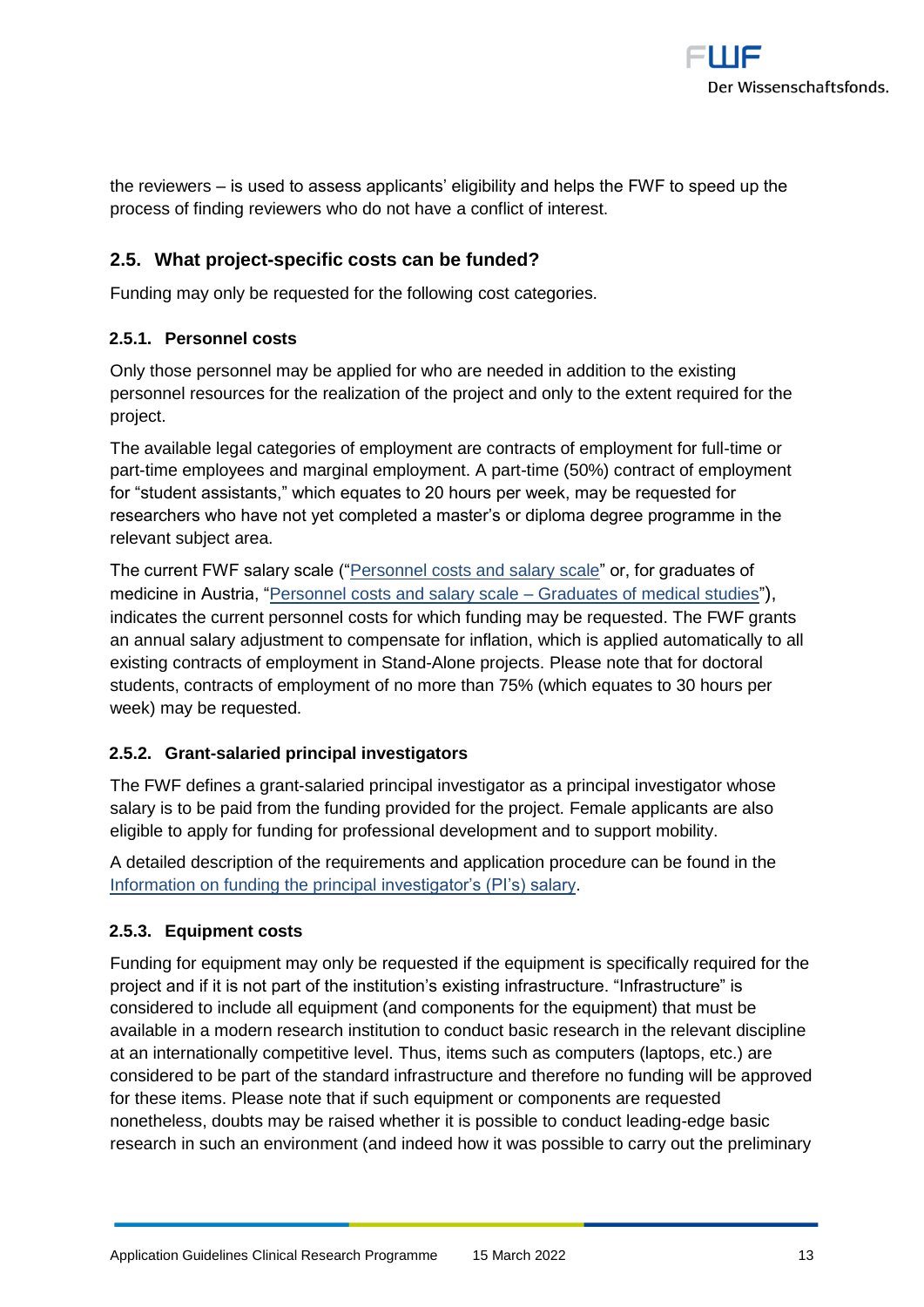

work related to the project in the first place). This may have an impact on the funding decision.

In this context, "equipment" includes scientific instruments, system components, selfconstructed devices (generally assembled from smaller pieces of equipment and materials), and other tangible fixed assets as well as intangible assets such as licenses, industrial property rights, and licenses derived from such rights, whose acquisition cost per item exceeds the amount of EUR 1,500.00 (incl. VAT, unless the research institution is entitled to deduct VAT) and where the said equipment is financed primarily (more than 50% of the total costs of the specific item) from FWF funds. A vendor quote from a company (PDF scan) must be uploaded with the application for each piece of equipment whose acquisition cost (including VAT) exceeds EUR 5,000.00. A vendor quote may not be older than 12 months.

For items of equipment which are required specifically for the project and whose acquisition cost (including VAT) is EUR 24,000.00 or higher, applicants must confirm with their signatures on the application form (*affirmation of applicant)* that they have verified that no comparable equipment that could be used or shared is available within a reasonable distance, and that the possibility of (co-)financing by third parties has been explored. Applicants must also ensure that they are aware of any possible costs that could arise from the use, maintenance, and repairs of the equipment.

The principal investigator is to instruct his/her research institution to order the equipment and effect payment accordingly. In all equipment purchases, the research institution's procurement guidelines are to be observed. Each item of equipment is to be recorded in the institution's inventory and the acquisition costs are to be reimbursed from the respective project budget in accordance with the relevant agreement between the research institution and the FWF.

#### <span id="page-13-0"></span>**2.5.4. Material costs**

"Materials" encompasses consumables and small pieces of equipment (cost per item is below EUR 1.500.00 incl. VAT).

The calculation of requested funds for project-specific material costs should be justified with reference to the timelines, work plans, and experiment plans. In making the calculation, experience from previous projects should be considered.

#### <span id="page-13-1"></span>**2.5.5. Travel costs**

Funding may be requested for project-specific travel and accommodation, field work, expeditions, etc. The project description must include a detailed travel plan broken down by project participant. This plan must indicate which persons, for what purpose, when (in which year of the project), for how long and where they will be travelling, and how much this will cost.

When planning travel in connection with a project, researchers should always carefully consider whether travel is absolutely necessary or whether the relevant information can be exchanged virtually. If a project requires travel, transportation by train is preferred to travel by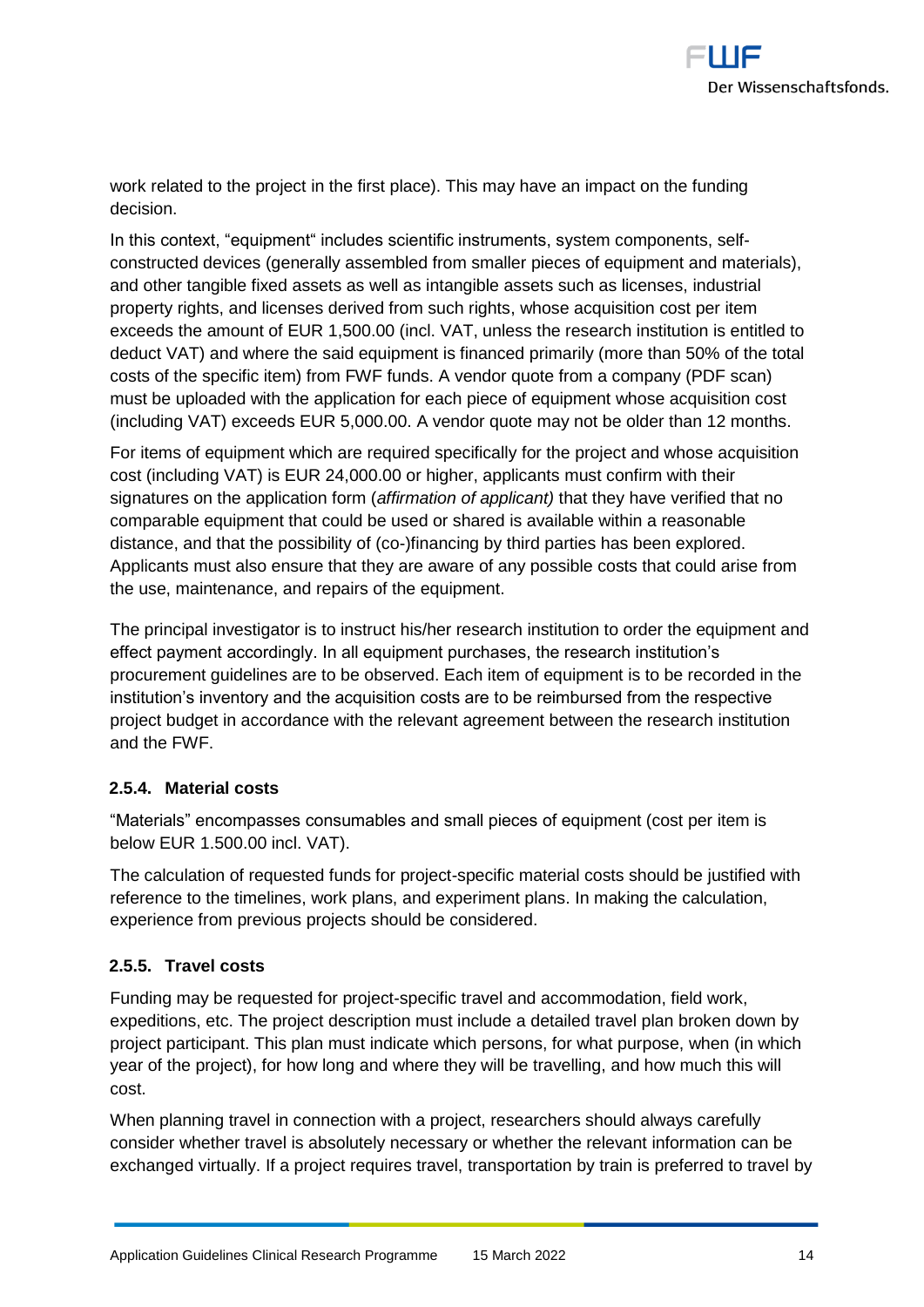

air as a contribution to environmental sustainability. Funding can be requested for any resulting extra costs such as an additional overnight stay. When travelling by air, it is strongly recommended to make a carbon offset contribution6, which can be requested as part of the travel expenses or funded through the budget for general project costs. A carbon offset contribution can be requested for up to 15% of the ticket price.

Travel expenses for researchers from other Austrian and foreign research institutions can only be granted in exceptional cases and require detailed justification.

The calculation of travel and accommodation costs should generally be based on the federal regulations governing travel costs (RGV). The current RGV rates for travel abroad can be found in the following [document.](http://www.fwf.ac.at/fileadmin/files/Dokumente/Downloads/bgbl.pdf)

For longer stays, a transparent and appropriate budget should be prepared; in general, this budget will be lower than the costs calculated based on RGV rates.

Applicants must not request funding for the presentation of project results at conferences; the costs associated with attending such conferences should be covered by the "general project costs".

## <span id="page-14-0"></span>**2.5.6. Costs as part of national and international cooperation arrangements**

In contrast to national research partners (see [Section 1.6\)](#page-3-2), costs arising within the context of a research collaboration with an external research institution are to be borne by that research institution.

Within the context of cooperation arrangements, funds may only be transferred to a cooperation partner (whether or not they are based abroad) if they are clearly limited contracts or services and directly necessary for carrying out the Austrian project. These costs must be substantiated by a vendor quote, and funding for them can be requested under "Other costs".

This does not apply to [cooperation arrangements with scientists or scholars from developing](https://www.fwf.ac.at/en/research-funding/fwf-programmes/international-programmes/developing-countries-projects/)  [countries.](https://www.fwf.ac.at/en/research-funding/fwf-programmes/international-programmes/developing-countries-projects/)

#### <span id="page-14-1"></span>**2.5.7. Other costs**

 $\overline{a}$ 

- Independent contracts for work and services (costs for work of clearly defined scope and content carried out by individuals, provided that they are justified in terms of research and are economical);
- Costs for the preparation, archiving, open access, and reuse of research data in repositories in accordance with the FWF´s [Open Access Policy](https://www.fwf.ac.at/en/research-funding/open-access-policy/) of the FWF;
- Costs for monitoring and other study-related activities; vendor quotes are to be uploaded;
- Costs for patient insurance;

The amount of a carbon offset contribution for flights can be calculated, for example, using the [CO2 calculator](https://www.climateaustria.at/eng/co2offsetting.html) on the website of Climate Austria.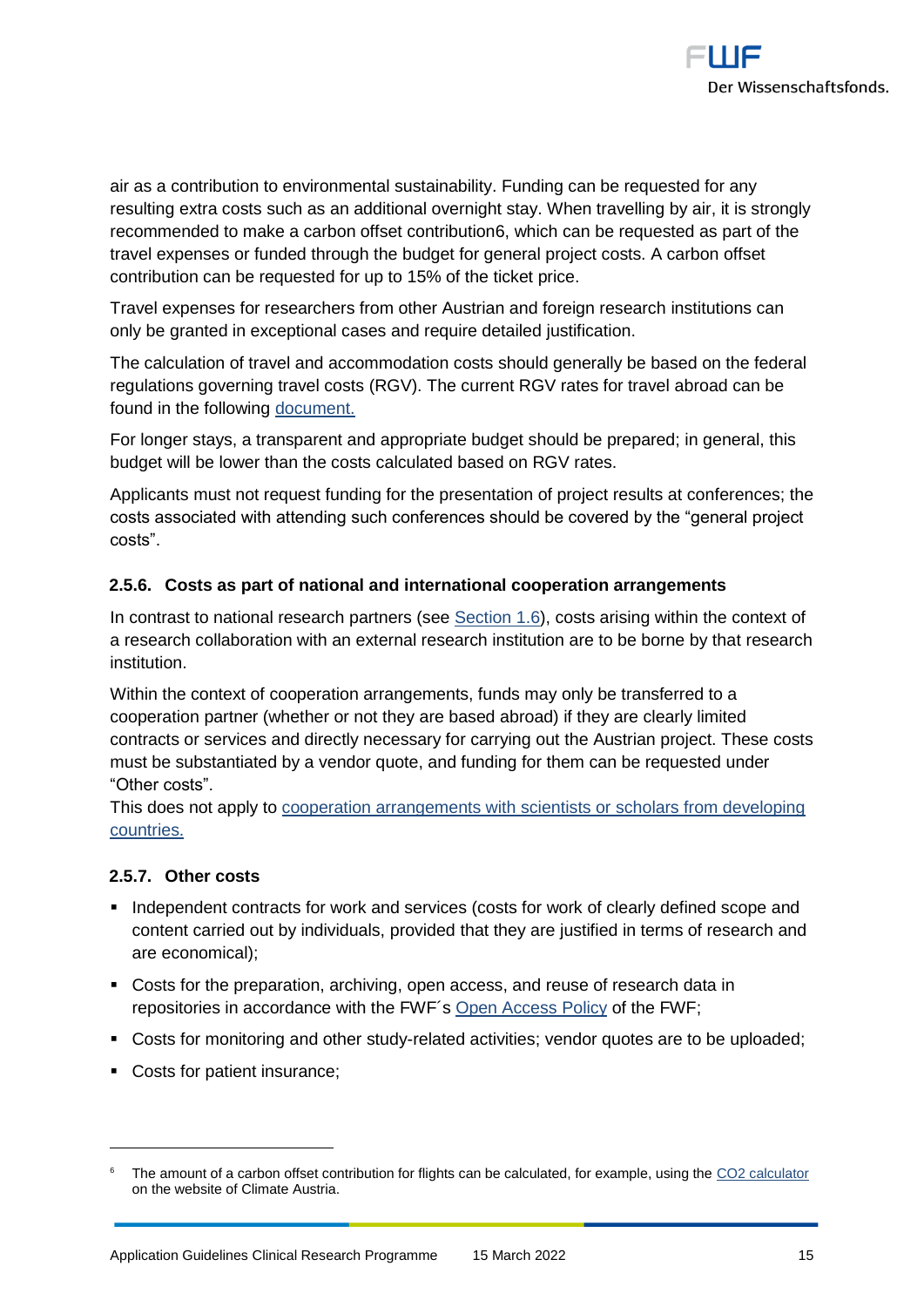

- Costs that cannot be included under personnel, equipment, materials, or travel costs, for example:
	- ‒ Coverage of costs for the use of research facilities, e.g., costs for the projectspecific use of available equipment (i.e., project-specific "equipment usage times") or of large research facilities; if the costs exceed EUR 5,000.00 including VAT, vendor quotes must be provided; please upload a PDF scan. Where the costs exceed EUR 10,000.00 not including VAT (over the entire term of the project), each vendor quote must be accompanied by the corresponding calculation basis. This calculation must include information on the nature and scope of the services for which project-specific costs are incurred (according to internal charging procedures, e.g., based on usage days or hours, or based on the number and type of measurements/analyses performed, etc.) and may not contain any infrastructurerelated costs like equipment depreciation, supplementary charges for overheads, costs of research premises, etc.;
	- ‒ Costs for project-specific work carried out outside the applicant's research institution (e.g., for analyses carried out elsewhere, interviews, sample collection, preparation of thin slices, etc.); in case the costs exceed EUR 5,000.00 including VAT, vendor quotes must be uploaded;
	- ‒ Costs for the disposal of project-specific hazardous waste.

Costs of animals and animal care will generally not be financed within the framework of this programme.

# <span id="page-15-0"></span>**2.5.8. General project costs**

For reasons of simplicity, general project costs refer to all those costs that are generally permitted but cannot be requested separately. These include, for example, costs for conference travel, dissemination activities as well as smaller, unforeseen costs necessary for the project. General project costs should not be understood in the sense of "overhead costs" of the research institution.

General project costs are to be entered in the appropriate field in the *Cost breakdown* form and calculated as 5% of the total funding requested. No justification for general costs is needed in the project description.

Up to three years after the completion of the project, applicants can apply for additional funds for publications resulting from projects supported by the FWF as part of its [peer-reviewed](https://www.fwf.ac.at/en/research-funding/fwf-programmes/peer-reviewed-publications/)  [publications](https://www.fwf.ac.at/en/research-funding/fwf-programmes/peer-reviewed-publications/) programme.

# <span id="page-15-1"></span>**2.6. Forms**

All required forms must be completed in their entirety. For the application to be legally binding, the FWF requires the cover sheet generated automatically at the end of the submission process including the original signatures and stamps:

Affirmation of applicant,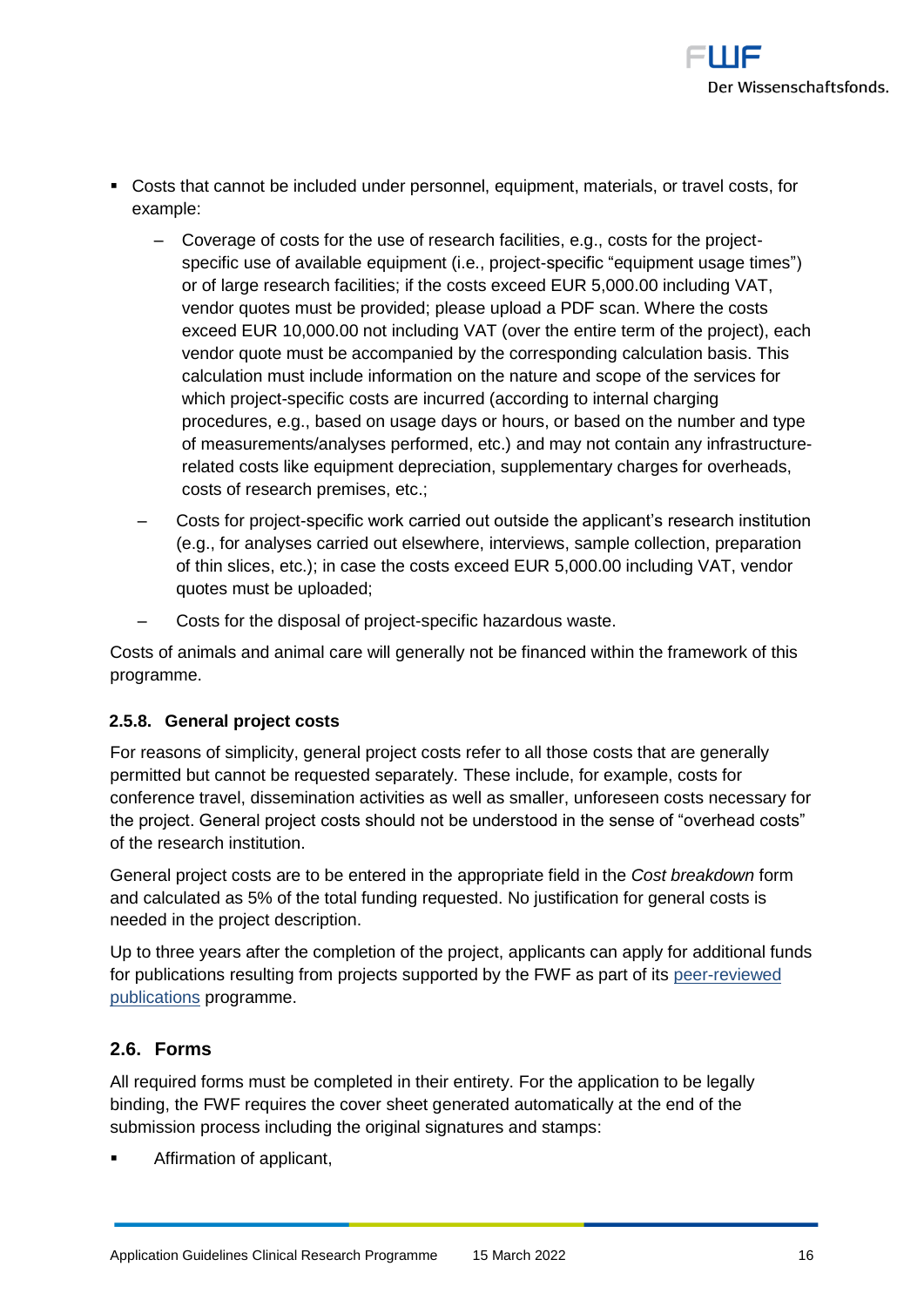

- Declaration of consent by the applicant's research institution,
- Declaration ethics
- Consent of the applicant relating to GDRP
- **EXECT** Affirmation of the national research partner, where applicable,
- **EXEC** Declaration of consent by the research institution of the national research partner, where applicable.

*Co-authors* form: All persons who have made substantial research-related contributions to the conception and writing of the application should be named as co-authors. A brief description of the nature of each contribution should be included; where there are no coauthors, applicants should state this explicitly on the form.

## <span id="page-16-0"></span>**2.7. Additional attachments**

In addition to the project description incl. annexes and the forms, the following attachments must be uploaded, where applicable:

- Positive opinion from the relevant ethics commission or evidence of a fundamental approval/endorsement (mandatory);
- Cover letter:
- **EXECUTE:** List of reviewers who should be excluded;
- If the clinical research project submitted is the continuation of an FWF-funded project, a report on previous results or a final report and a list of publications resulting from the project must be uploaded in the language of the application (no more than 6 pages);
- For the attachments needed when a rejected application is revised and resubmitted. see [Section 2.8](#page-16-3);
- Vendor quotes for requested pieces of equipment whose acquisition cost (including VAT) is EUR 5,000.00 or higher. (Please provide one quote from one company for each piece of requested equipment. These quotes may be submitted in German).
- Vendor quotes for any relevant items requested under "Other costs" if the costs exceed EUR 5,000.00 including VAT (e.g., use of research facilities).

<span id="page-16-3"></span>It should be noted that any annexes or attachments in addition to the ones mentioned above will not be considered in further stages of the application process (such as letters of recommendation, "forthcoming" publications etc.).

# <span id="page-16-1"></span>**2.8. Revising a rejected application ("resubmission")**

<span id="page-16-2"></span>A resubmission is defined as the revision of a rejected application which – regardless of the programme category – deals with the same or similar research questions. Where an applicant submits an application on the same or very similar research questions yet does not consider it to be a resubmission but an entirely new project, the applicant must submit a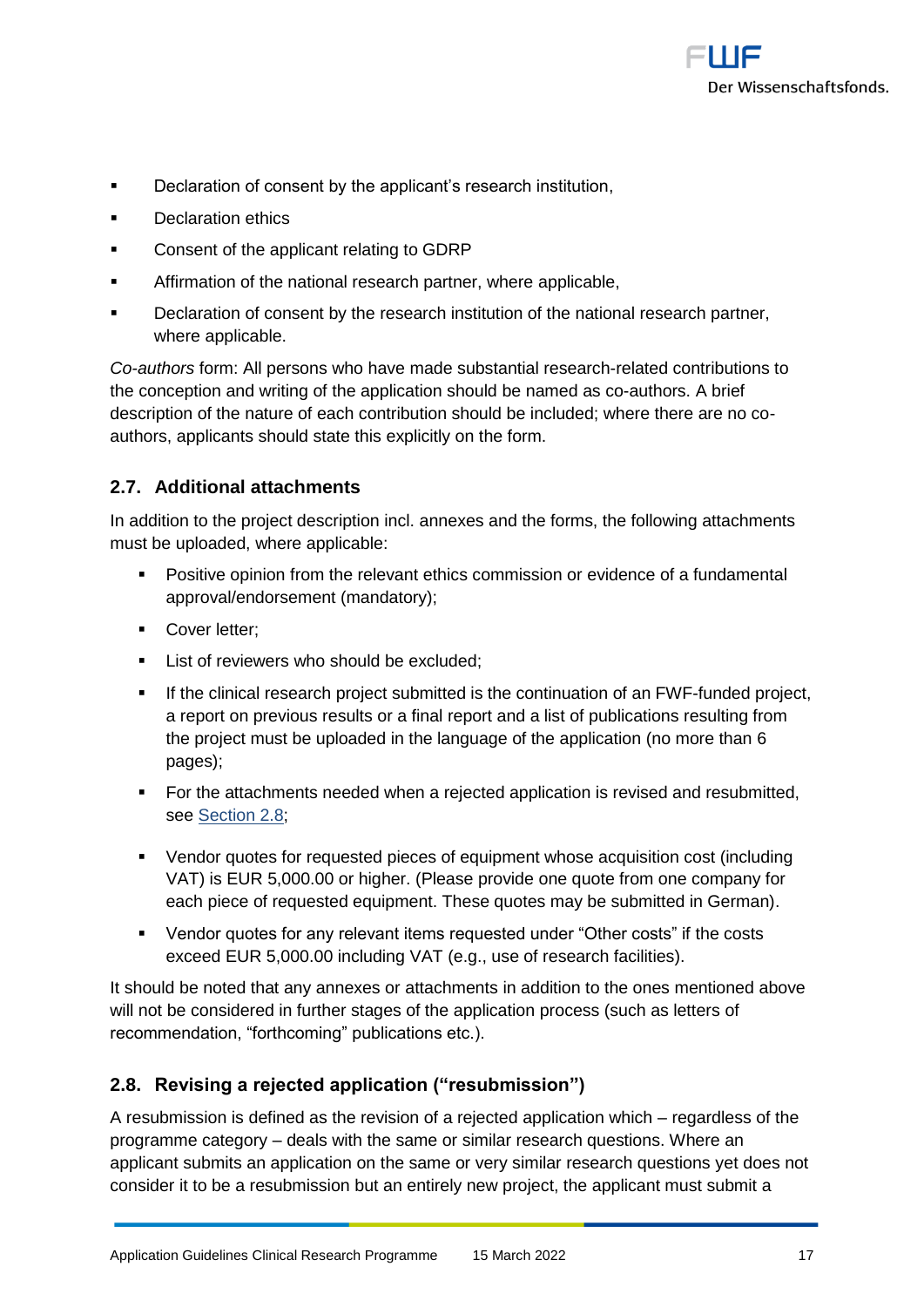

separate accompanying letter to the FWF Office explaining how the research questions have in fact changed. For example, changes in research methods alone are not sufficient for a proposal to qualify as a completely new project. In cases of doubt, the decision-making bodies of the FWF shall decide.

- An accompanying letter containing an overview of all changes made in the resubmitted application must be submitted to the FWF. This overview will not be passed on to the reviewers.
- Response(s) to reviews: the applicant can decide whether the response(s) should be passed on only to the previous reviewer concerned or to all reviewers (see Section 3). These response(s) should address the suggestions and criticism expressed in each review of the previous application and point out the changes made on that basis. Such responses are not necessary in the case of reviews written by persons who are to be excluded from the review process for the resubmitted application. However, such exclusions must be justified and will also be counted toward the list of reviewers (see [Section 3\)](#page-17-1) who are to be excluded for the resubmission.

If all the reviewers are to receive the response(s), the applicant must submit a single document containing an overall response. If the response(s) are to be passed on only to the reviewers who were previously involved, the applicant should include a short response to each review in a separate document.

Resubmissions must show changes. If an application has been rejected for the standardised reasons C3, C4, and C5, these changes need to be substantial (based on the comments in the reviews). If no such changes are made, the FWF's decision-making bodies will return the application to the applicant without review.

There is no deadline within which a resubmission of a rejected application must be submitted, but any relevant application requirements must be considered. Submission of a resubmission follows the application procedure described in [2.2.3.,](#page-7-0) meaning that it is submitted as a new independent application and not as an additional application to the previously rejected application.

# <span id="page-17-1"></span><span id="page-17-0"></span>**3. Processing of and decision on the application**

The FWF Office undertakes a formal check of the application. A detailed description of the decision-making process, the criteria for selecting international reviewers, detailed rules concerning conflicts of interest and the composition of juries and boards can be found in the [General Principles of the Decision-Making Procedure.](https://www.fwf.ac.at/en/research-funding/decision-making-procedure-evaluation/decision-making-procedure/)

Information on the average duration of the review process can be found in the [FWF-Dashboard.](http://dashboard.fwf.ac.at/en/) When the review process is completed, the FWF Board considers the reviews and decides whether the proposal should be supported. The applicant will be informed in writing of the FWF's decision.

The number of reviews required for a funding approval depends on the amount of funding requested. For requests of up to EUR 400,000.00, at least two reviews are needed; for each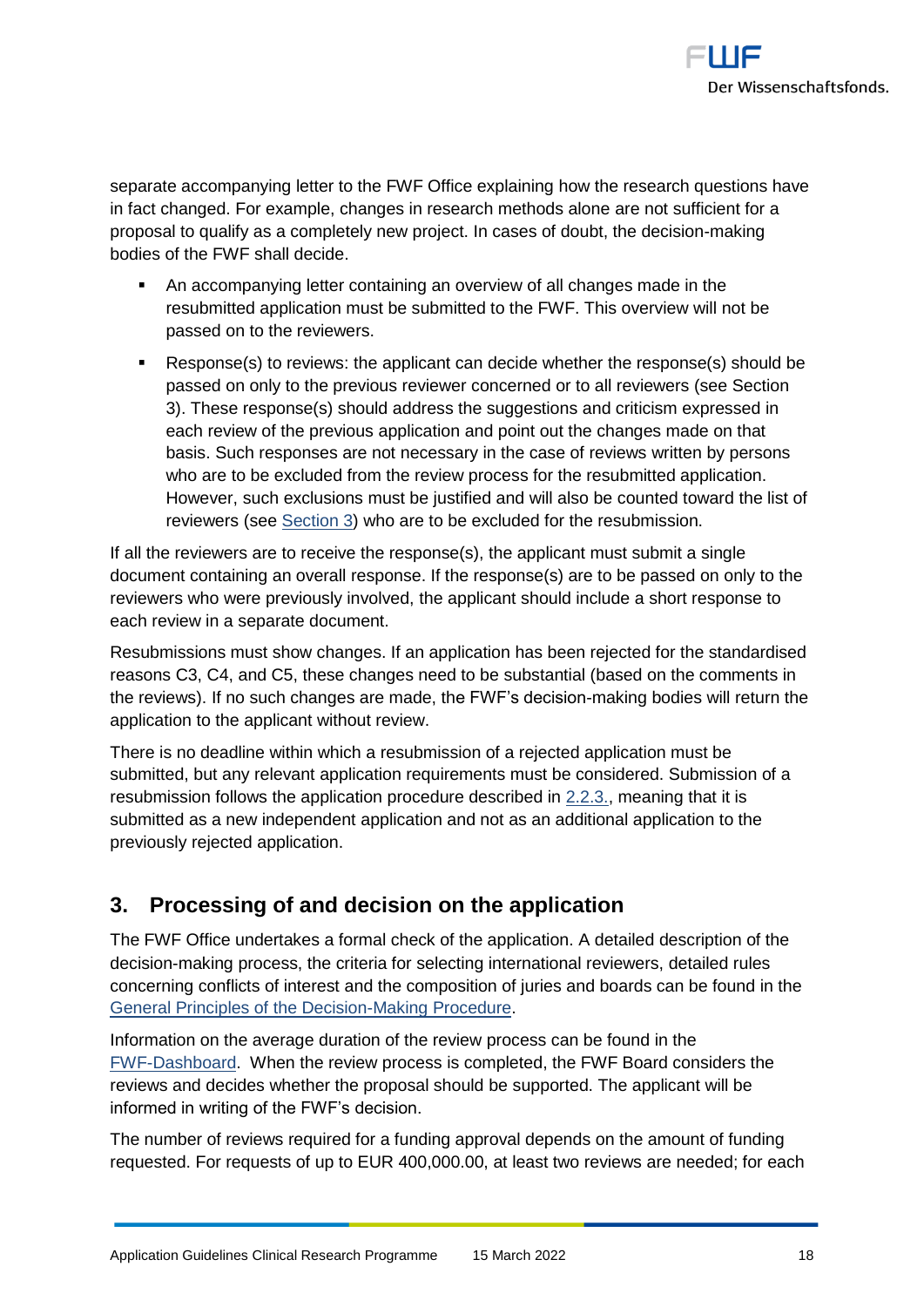

additional EUR 200,000.00, at least one further review is required (e.g., up to EUR 600,000.00, at least 3 reviews, and so on).

Please note that experience has shown that the average processing time increases significantly with an increase in the number of required reviewers.

#### *Requests for changes and returning applications without review*

The FWF will not process incomplete applications, those which do not comply with the FWF's regulations or which contain formal errors (in particular, if the maximum length permitted is exceeded), unless and until the applicant has rectified the problems within a reasonable period of time (generally three weeks). If the problems have not been resolved within this period of time, the FWF's decision-making bodies will return these proposals without review. Similarly, applications will not be reviewed if they have been previously rejected by the FWF and resubmitted without appropriate revisions.

All applications that conform with the FWF's regulations will be sent out for review. The reviewers (generally persons working outside of Austria) will be selected by the members of the FWF Board and confirmed by the FWF's decision-making bodies,

Once the review process has begun, no more changes can be made to the application.

The most common reasons why applications are returned without review are (a) that the applicant's track record of publications does not meet the requirements (see [Section 1.5.](#page-3-1)) and (b) that the application does not address specific hypotheses or research questions (see Section 2.3.1.).

#### *Reasons for rejection*

The reasons for rejecting an application will be analysed and assigned one of five categories (C1–C5). The result will be sent to applicants along with the reviews. A detailed description of the categories can be found in the [General Principles of the Decision-Making Procedure.](https://www.fwf.ac.at/en/research-funding/decision-making-procedure-evaluation/decision-making-procedure/)

#### *Resubmissions*

If the application is a resubmission of a previously rejected proposal, the FWF will generally contact those reviewers who provided *constructive* criticism on the previous application. Reviewers who gave entirely positive or negative comments will generally not be contacted for a second review. However, please note that all resubmissions are also evaluated by new reviewers.

#### *Proposal bans*

Applications that are rejected for reason C5 will be barred for 12 months (from the date of the decision) and cannot be resubmitted during that period.

Applications that have been submitted three times and rejected for reasons C3 or C4 (with the "three times" referring to the original application and two resubmissions) are also barred for 12 months (from the date of decision). Rejections for reasons C1 or C2 do not count towards this total.

It is only ever topics that are temporarily banned according to these rules, and not applicants.

#### *Exclusion of reviewers*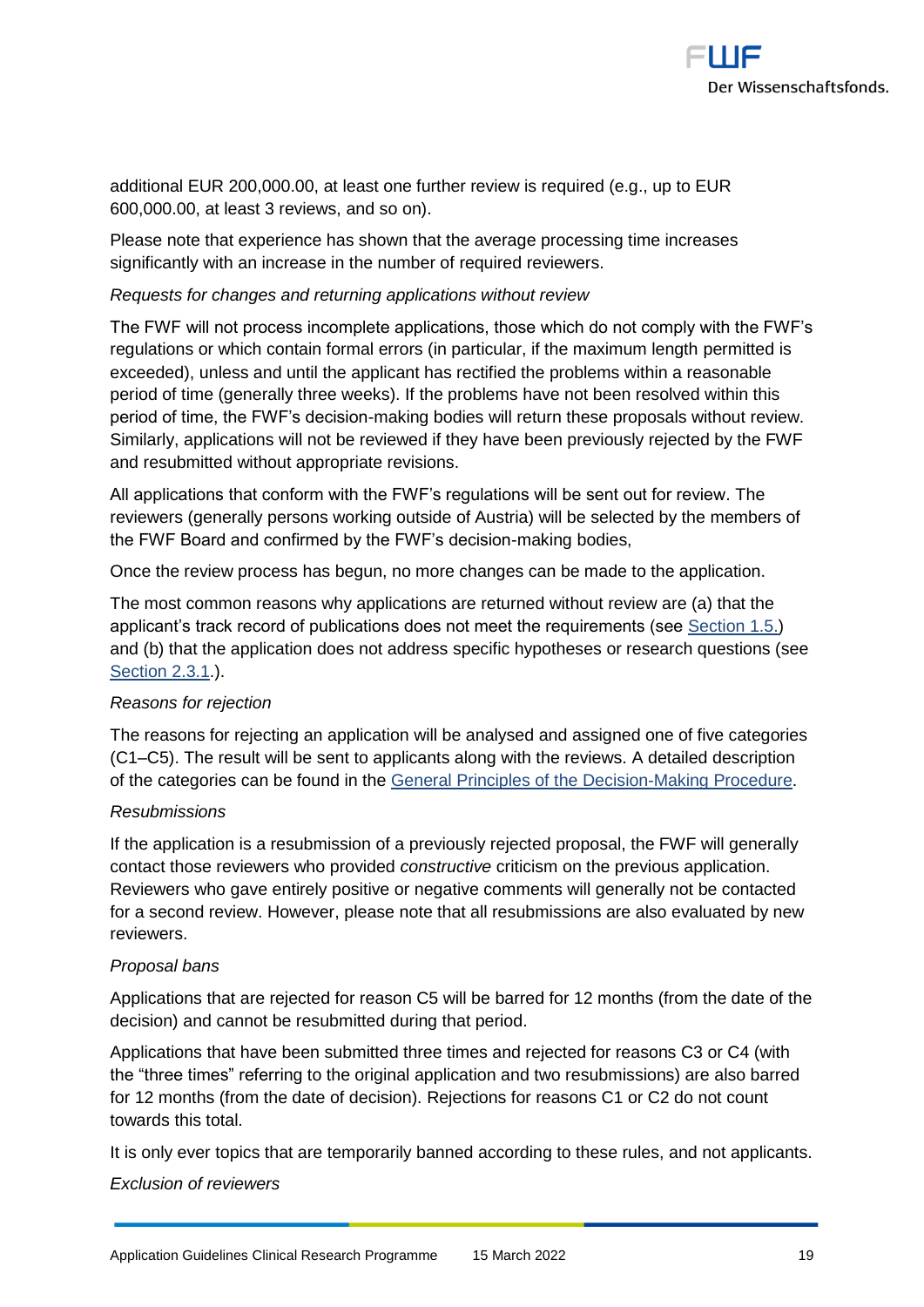

As mentioned in Section [2.7.,](#page-16-0) an additional document may be uploaded giving a list of up to three reviewers who the applicant believes may have a conflict of interest and whom the applicant therefore does not wish to review the application.

The applicant must give reasons for why they wish to exclude certain reviewers. If the reasons given hold up to scrutiny, the FWF will generally fulfil such requests and will exclude those reviewers from the review process.

A detailed description of the FWF's policy on conflicts of interest can be found in the [General](https://www.fwf.ac.at/en/research-funding/decision-making-procedure-evaluation/decision-making-procedure/)  [Principles of the Decision-Making Procedure](https://www.fwf.ac.at/en/research-funding/decision-making-procedure-evaluation/decision-making-procedure/) document.

Please note that the FWF does not wish to receive, nor will it consider a list of possible reviewers from applicants.

# <span id="page-19-0"></span>**4. Compliance with legal requirements and standards of research integrity**

Applicants must comply with all legal requirements and safety provisions (e.g.,the Federal Disabilities Act) that apply to their Stand-Alone project and obtain all the necessary permits (e.g., from the Ethics Commission, the Commission for Animal Experimentation, the Federal Monuments Authority Austria, or the relevant foreign authorities).

Applicants must also comply with the [Guidelines for Good Scientific Practice](https://oeawi.at/en/guidelines/) of the [Austrian](https://oeawi.at/en/)  [Agency for Research Integrity \(ÖAWI\).](https://oeawi.at/en/) If there is reason to believe that an applicant has failed to comply with these standards, the FWF will carry out a plausibility check in accordance with its [procedure.](https://www.fwf.ac.at/fileadmin/files/Dokumente/Research_Integrity_Ethics/FWF_Verfahren_Research_Misconduct-en.pdf) Depending on the circumstances, the FWF can arrange for the Austrian Agency for Research Integrity (ÖAWI) to carry out an investigation. The FWF reserves the right to suspend, in part or in whole, any procedures related to applications or ongoing projects until this check or investigation has been concluded.

# <span id="page-19-1"></span>**5. Publication of project data and results**

The FWF would like to point out that should the project be approved, the FWF will publish on its website a summary of the project in German and English for public relations purposes – which must be sent to the FWF by the applicant when returning the grant agreement – as well as the amount of funding granted and, on project completion, summaries of the final report of the project. The principal investigator should ensure that these summaries are written in such a way as to safeguard legitimate interests of secrecy for reasons of national defence and patent law, and that trade secrets are appropriately protected.

The funds for the execution of the study will not be released until the necessary permits have been obtained from the relevant authorities, and the study has been registered in a publicly accessibly database for clinical research projects in accordance with the WMA Declaration of Helsinki – Ethical Principles for Medical Research Involving Human Subjects.

In addition, the FWF requires a data management plan (DMP) for all approved projects. This should also be sent to the FWF when returning the grant agreement. The template for the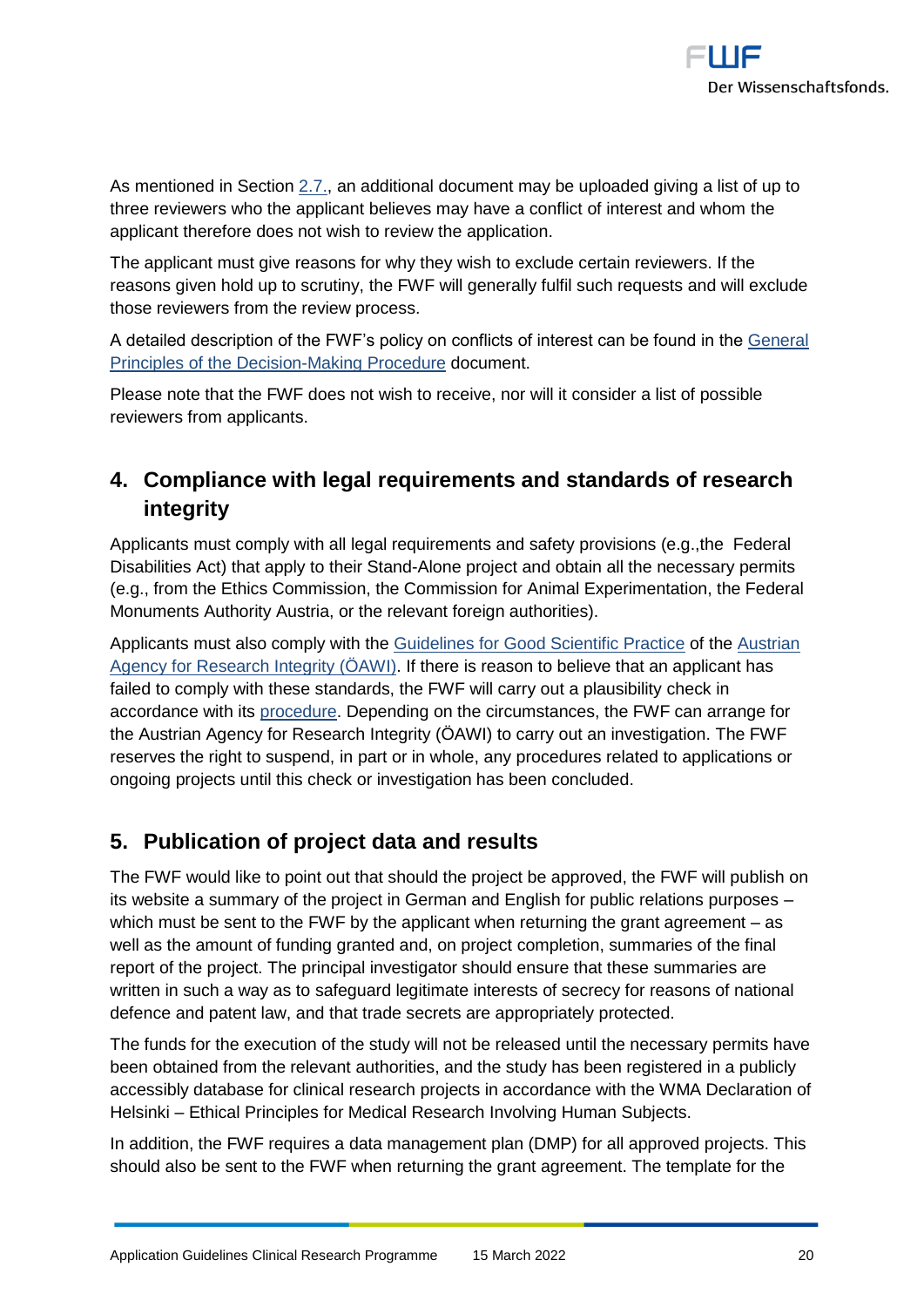

DMP can be viewed and downloaded at [https://www.fwf.ac.at/en/research-funding/open](https://www.fwf.ac.at/en/research-funding/open-access-policy/research-data-management/)[access-policy/research-data-management/.](https://www.fwf.ac.at/en/research-funding/open-access-policy/research-data-management/)

In presentations and publications of project results, applicants must comply with the relevant requirements on acknowledging the FWF as the funding institution and the FWF's [Open](https://www.fwf.ac.at/de/forschungsfoerderung/open-access-policy/https:/www.fwf.ac.at/de/forschungsfoerderung/open-access-policy/) [Access](https://www.fwf.ac.at/de/forschungsfoerderung/open-access-policy/https:/www.fwf.ac.at/de/forschungsfoerderung/open-access-policy/) Policy.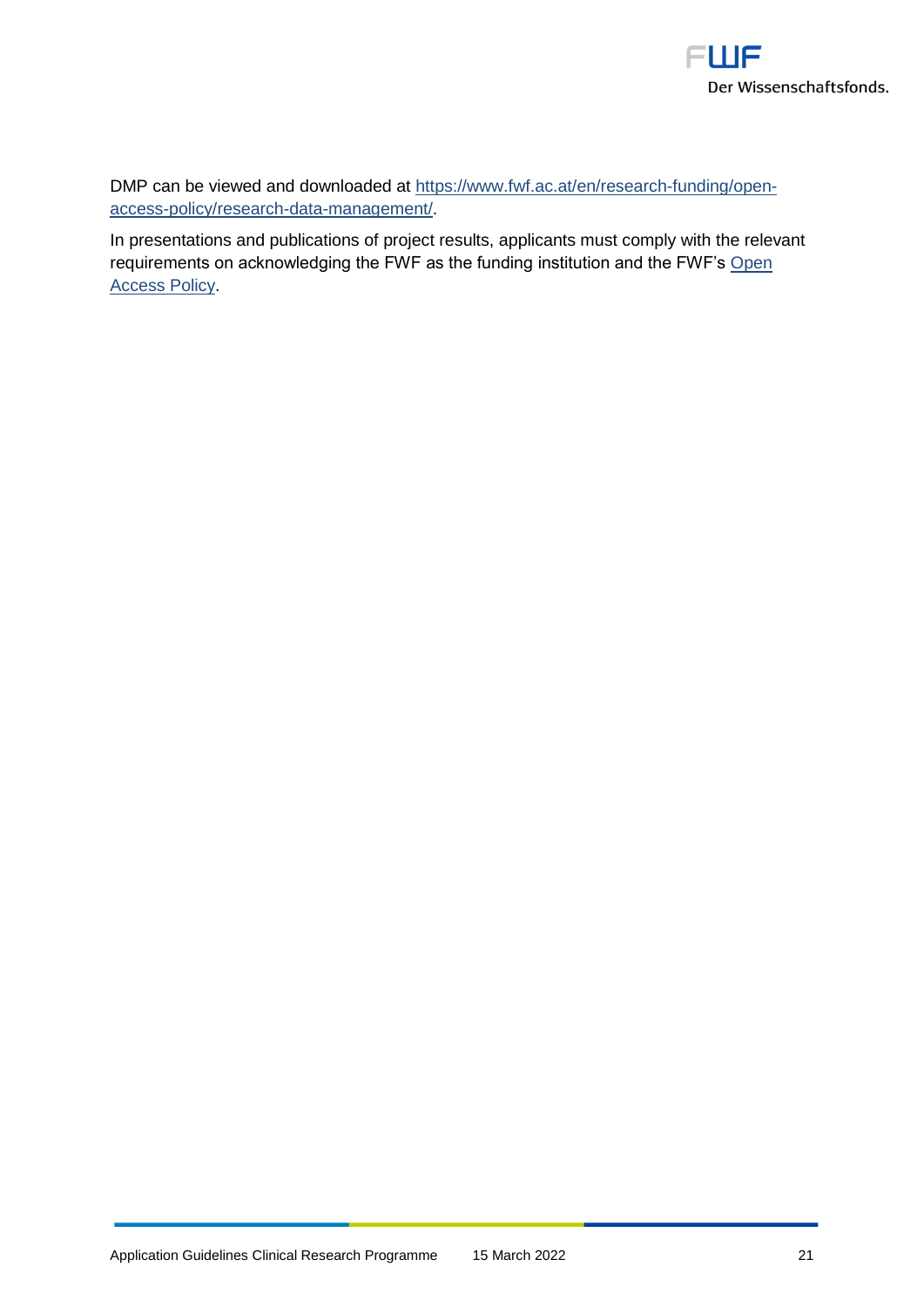

# <span id="page-21-0"></span>**Appendix I: Template: Information on the research institution and finances**

Note: The information on the research institution and the description of project finances must be presented using the following structure and appended to the project description as Annex 2. The costs must be broken down and adequately justified for each point below. The list and justification of the costs requested must be in accordance with the costs indicated in the *cost breakdown* form.

(a) Details on the research institution of the applicant and – if applicable - of national research partners<sup>7</sup>:

- Existing personnel (not financed by the FWF, usually the principle investigator and research personnel at the research site(s))
- **Existing infrastructure**

(b) Information on the funding requested<sup>®</sup>:

- Explain briefly why the personnel requested is needed for the personnel requested (type(s) of requested position(s), job descriptions, extent of employment, and duration of involvement in the project);
- Explain briefly why the non-personnel cost applied for are justified (equipment, materials, travel, and other costs). If funding for equipment is requested, applicants must explain why this does not constitute part of the basic equipment of the given research environment – see also [Section 2.5.3](#page-12-3) .

List and justification for

Personnel costs:

Equipment costs:

Material costs:

 $\overline{a}$ 

Travel expenses:

Other costs (including independent contracts for work and services):

<sup>7</sup> In the case of international programmes (joint projects), information on the research site(s) of the foreign project partner(s)

<sup>8</sup> In the case of international programmes (only Joint Projects in Lead Agency procedure): list and justification of the requested funds of the foreign project part(s)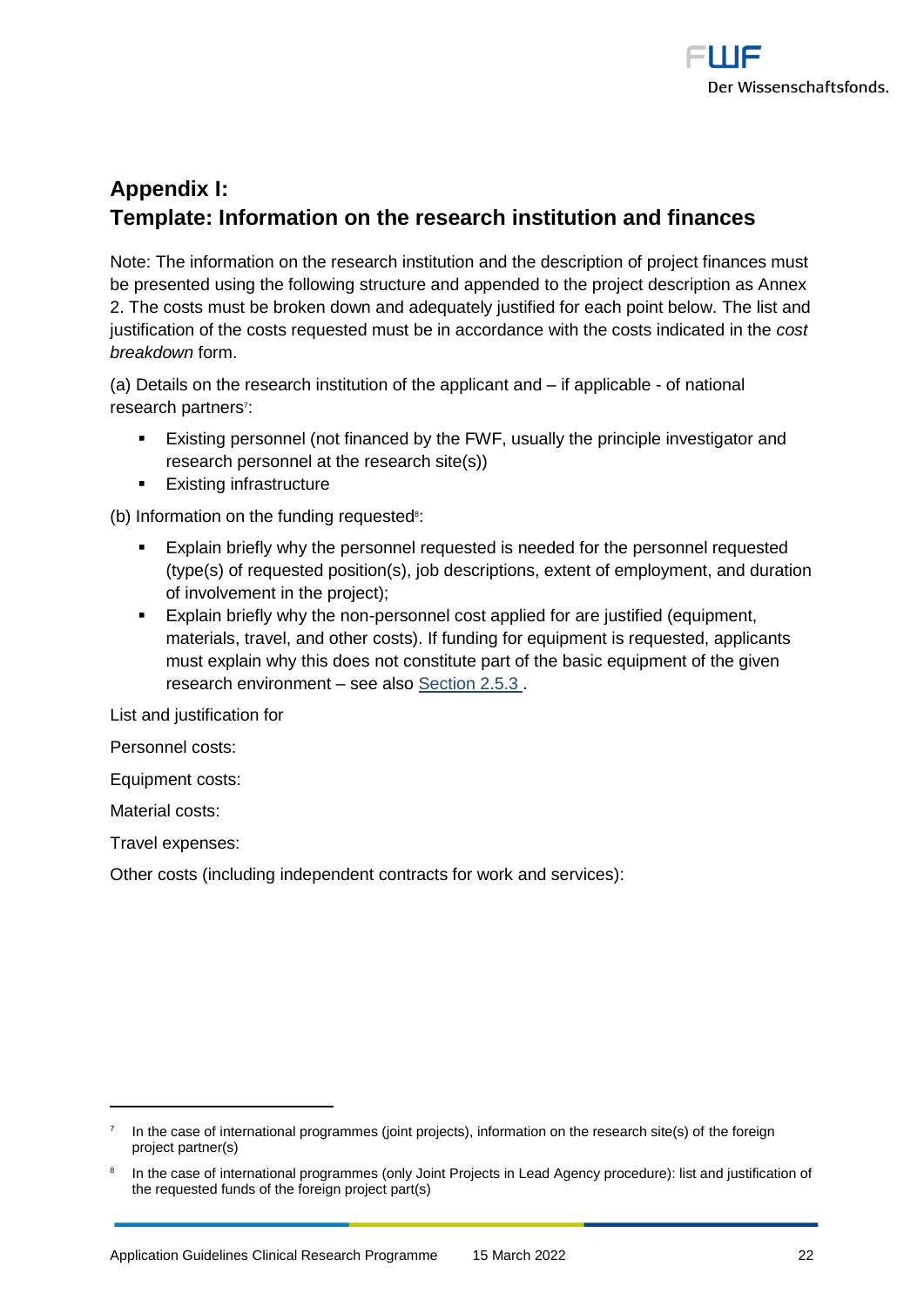

# <span id="page-22-0"></span>**Template: Clinical Trial Synopsis**

Note: The clinical trial synopsis (max. 3 pages) must be presented using the following structure and appended to the project description as Annex 3.

- 1) Title of clinical trial:
- 2) Graphical overview:
- 3) Applicant:
- 4) Clinical trial type (f.e. double blind, observational a.s.o.):
- 5) Objectives:
- 6) Intervention:
- 7) Key inclusion and exclusion criteria:
- 8) Primary and secondary endpoint(s):
- 9) Sample size, statistical analyses, power calculation:
- 10) Trial duration:
- 11) Participating centres: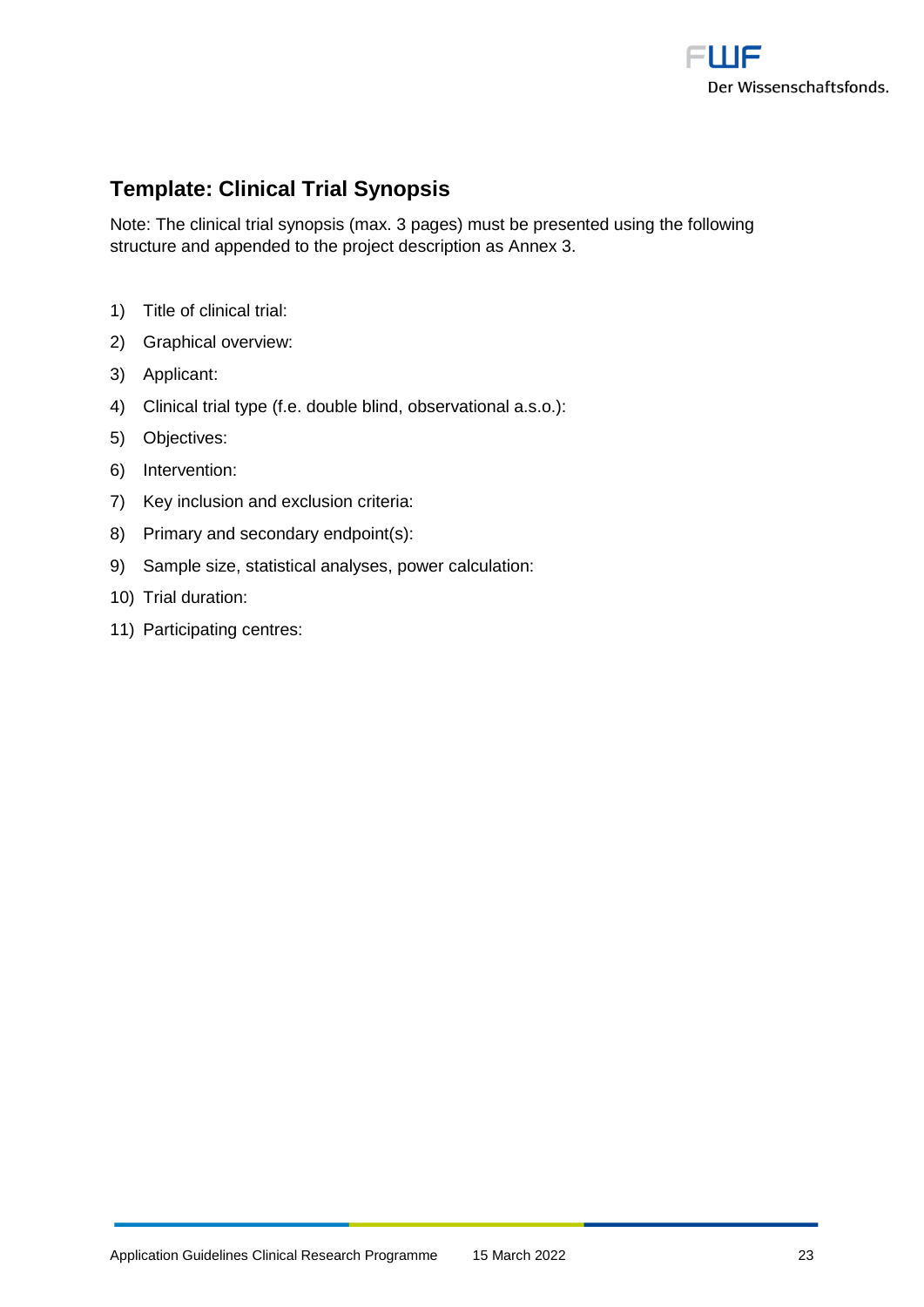

# <span id="page-23-0"></span>**Apendix 2: Notes and questions for reviewers in the Clinical Research funding programme<sup>9</sup>**

The FWF actively supports equal opportunities and fair treatment for all applicants. The FWF does not put applicants at a disadvantage for non-research-related reasons (such as age, gender, etc.) and therefore asks all reviewers to apply the same standards. For example, when assessing applicants' qualifications, please disregard their actual age, but consider their academic age instead.

Our commitment to equal opportunities also means taking into account breaks or delays in applicants' research careers (e.g., due to parental leave; long-term or chronic illness; disability; caring responsibilities; etc.), which may have led to publication gaps, atypical career paths, or limited international research experience.

Only the ten most important academic publications and the ten most important additional research achievements of the applicant are to be considered when evaluating the application. As a signatory to the [San Francisco Declaration](https://sfdora.org/read/) on Research Assessment [\(DORA\),](https://sfdora.org/read/) the FWF also emphasizes that, in assessing research performance, reviewers should refrain from using journal-based metrics such as the Journal Impact Factor.

Please review the present proposal<sup>10</sup>, using the following six assessment criteria:

1) innovation and originality, 2) quality of the proposed research, 3) approach and feasibility, 4) researchers' qualifications, 5) ethics and gender, and 6) overall evaluation. For each of these criteria except 5) we ask you for both written comments and a rating on a scale from "excellent" to "poor". Please be aware, however, that the FWF's funding decision will be based primarily on reviewers' written assessments rather than the ratings assigned.

Please keep in mind that sections 1 and 2 will be forwarded to the applicant in its entirety and in anonymous form.

 $\overline{a}$ 

Further information can be found on our website[: FWF's corporate policy and mission](https://www.fwf.ac.at/en/about-the-fwf/corporate-policy/) or and Application [Guidelines for Clinical Research Programme](https://www.fwf.ac.at/en/research-funding/fwf-programmes/programme-clinical-research-klif)

<sup>&</sup>lt;sup>10</sup> The project proposal must meet the FWF's formal requirements. Please bear these in mind when writing your review. (Key formal requirements: 20 pages max. for the project description including figures and tables; 5 pages max. for the list of references; 3 pages max. for each academic CV, including a description of previous research achievements and the ten most important publications. For further details, see [Application Guidelines](https://www.fwf.ac.at/en/research-funding/fwf-programmes/programme-clinical-research-klif)  [for Clinical Research Programme.](https://www.fwf.ac.at/en/research-funding/fwf-programmes/programme-clinical-research-klif)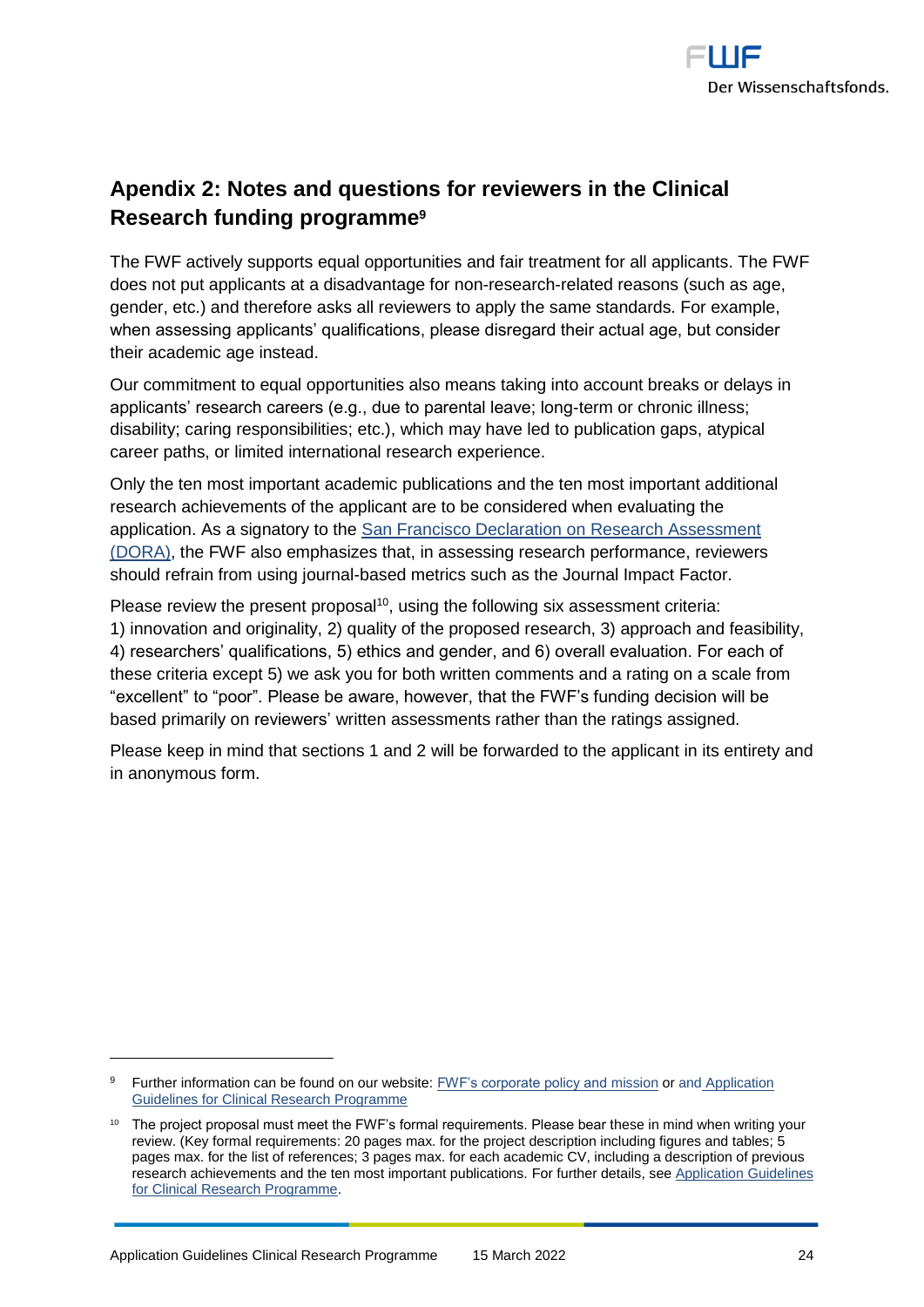

#### **Section 1a<sup>11</sup> (forwarded to the applicant in its entirety):**

Section 1 and 2 will be forwarded to the applicant in its entirety:

#### **(1) Innovation and originality:**

Is the proposed research innovative? Does it make an original contribution to its field?

#### **(2) Quality of the proposed research:**

Are the research questions formulated clearly? Are they timely, challenging and likely to lead to relevant insights?

#### **(3) Approach and feasibility:**

Is the research design well-conceived, clearly formulated, and suitable for answering the research question(s)? Is there a well-organized work plan? Have the methods been chosen well and does the proposal describe them in sufficient detail?

#### **(4) Qualifications of the clinicians / researchers involved**

How well are the clinicians / researchers qualified to carry out the proposed research? How would you assess the academic qualifications of the applicant, their team and collaboration partners? In evaluating their qualifications, please consider their career stage, taking into account unusual career paths and circumstances that may have slowed down their progress (e.g., parental leave, long-term or chronic illness, disability, caring responsibilities).

#### **(5) Ethics and gender:**

- a. Ethics: Have ethical considerations been addressed satisfactorily?
- b. Gender: Applicants are required to address any relevant sex-specific and/or gender-related elements inherent in their research questions and/or research design. Please assess whether their treatment of these components is adequate.

#### **(6) Overall evaluation:**

 $\overline{a}$ 

What is your overall impression of the proposal? Specifically, what would you consider its key strengths and weaknesses? Please give reasons for your answers, taking as much space as you need.

<sup>11</sup> Additional questions in the case of international programmes: International cooperation arrangement(s) – How well integrated are the project parts in Austria and in the partner country/countries? How would you assess the complementarity of the scientific/scholarly contributions of the researchers in Austria and abroad?